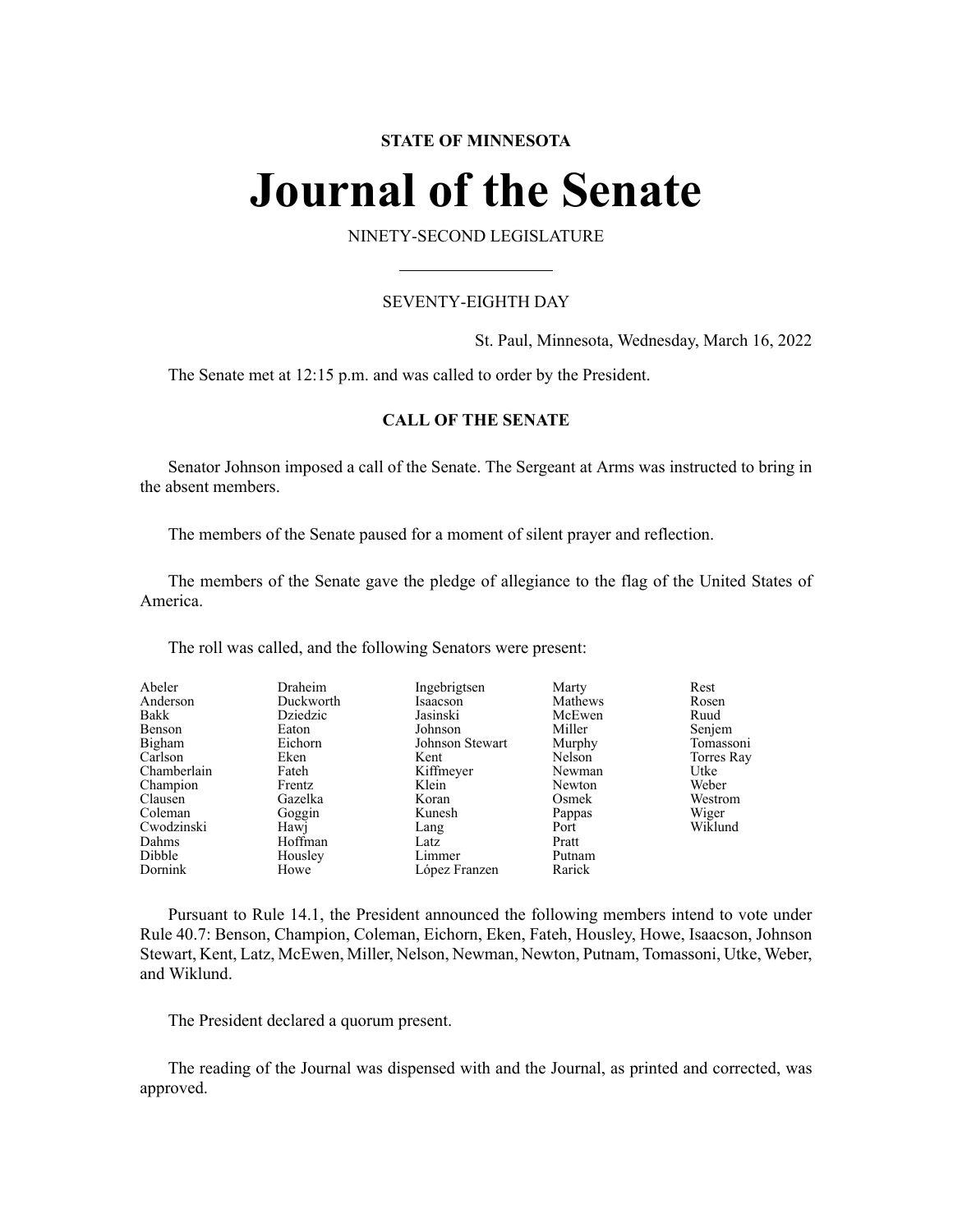#### **MESSAGES FROM THE HOUSE**

Mr. President:

I have the honor to announce the passage by the House of the following House Files, herewith transmitted: H.F. Nos. 2353, 2819, 2945, and 3249.

Patrick D. Murphy, Chief Clerk, House of Representatives

Transmitted March 14, 2022

#### **FIRST READING OF HOUSE BILLS**

The following bills were read the first time.

**H.F. No. 2353:** A bill for an act relating to data practices; classifying education support service data; proposing coding for new law in Minnesota Statutes, chapter 13.

Referred to the Committee on Rules and Administration for comparison with S.F. No. 2429, now on General Orders.

**H.F. No. 2819:** A bill for an act relating to natural resources; increasing civil penalties for violations of snowmobile and off-highway vehicle provisions; amending Minnesota Statutes 2020, section 84.775, subdivisions 1, 4.

Referred to the Committee on Rules and Administration for comparison with S.F. No. 3063, now on General Orders.

**H.F. No. 2945:** A bill for an act relating to data practices; modifying criminal history checks done by cities and counties; amending Minnesota Statutes 2021 Supplement, section 299C.72, subdivision 2.

Referred to the Committee on Rules and Administration for comparison with S.F. No. 3214, now on General Orders.

**H.F. No. 3249:** A bill for an act relating to state government; modifying various provisions governing or administered by the secretary of state; amending Minnesota Statutes 2020, sections 5B.02; 5B.05; 5B.10, subdivision 1; 13.045, subdivisions 1, 2, 3, 4a.

Referred to the Committee on Civil Law and Data Practices Policy.

#### **REPORTS OF COMMITTEES**

Senator Johnson moved that the Committee Reports at the Desk be now adopted, with the exception of the report on S.F. No. 3397, and the report pertaining to appointments. The motion prevailed.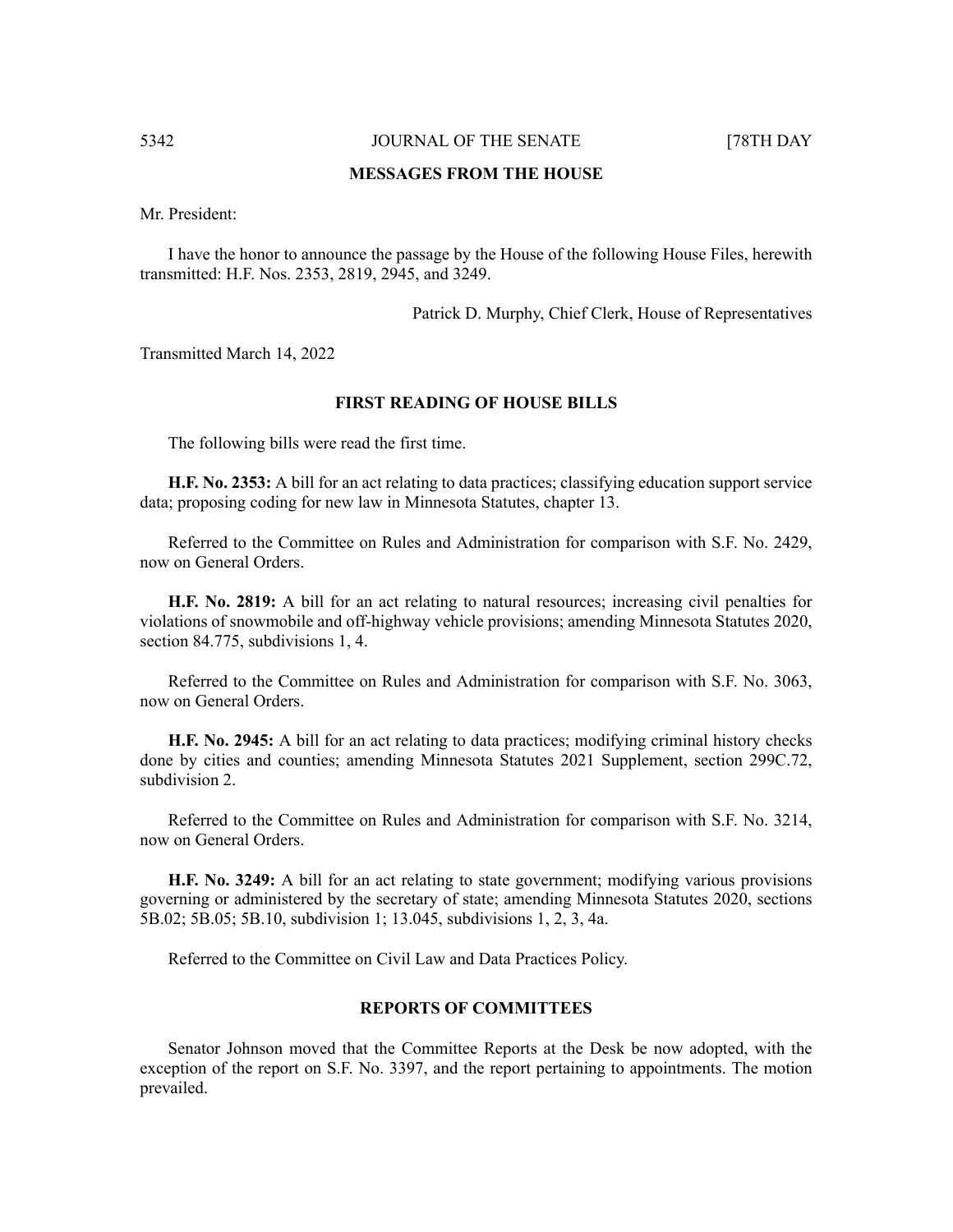### **Senator Dahms from the Committee on Commerce and Consumer Protection Finance and Policy, to which was referred**

**S.F. No. 2753:** A bill for an act relating to insurance; establishing a peer-to-peer car sharing program; amending Minnesota Statutes 2020, sections 65B.49, subdivision 5a; 72A.125, subdivision 1; 297A.64, subdivision 4; proposing coding for new law in Minnesota Statutes, chapter 65B.

Reports the same back with the recommendation that the bill be amended as follows:

Page 10, delete lines 16 to 21

Page 11, delete lines 29 and 30

And when so amended the bill do pass and be re-referred to the Committee on Civil Law and Data Practices Policy. Amendments adopted. Report adopted.

### **Senator Dahms from the Committee on Commerce and Consumer Protection Finance and Policy, to which was referred**

**S.F. No. 2991:** A bill for an act relating to commerce; clarifying prohibited contract terms regarding choice of venue; amending Minnesota Statutes 2020, section 325E.37, subdivision 7.

Reports the same back with the recommendation that the bill do pass. Report adopted.

#### **Senator Dahms from the Committee on Commerce and Consumer Protection Finance and Policy, to which was referred**

**S.F. No. 2543:** A bill for an act relating to commerce; regulating motor vehicle self-insurance for cooperatives; amending Minnesota Statutes 2020, section 65B.48, subdivision 3.

Reports the same back with the recommendation that the bill do pass. Report adopted.

#### **Senator Dahms from the Committee on Commerce and Consumer Protection Finance and Policy, to which was referred**

**S.F. No. 3287:** A bill for an act relating to commerce; modifying department enforcement powers; regulating market conduct examinations; requiring a report; amending Minnesota Statutes 2020, sections 45.027, subdivisions 1a, 6, by adding a subdivision; 60A.031, subdivision 3, by adding a subdivision; 60A.033, subdivision 9, by adding subdivisions; 70A.06, by adding a subdivision; 72A.19, subdivision 1; repealing Minnesota Statutes 2020, section 60A.033, subdivision 3.

Reports the same back with the recommendation that the bill be amended as follows:

Delete everything after the enacting clause and insert:

"Section 1. Minnesota Statutes 2020, section 60A.031, subdivision 6, is amended to read:

Subd. 6. **Penalty.** (a) Notwithstanding section 72A.05, any person who violates or aids and abets any violation of  $\overline{a}$  written order issued pursuant to this section may be fined not more than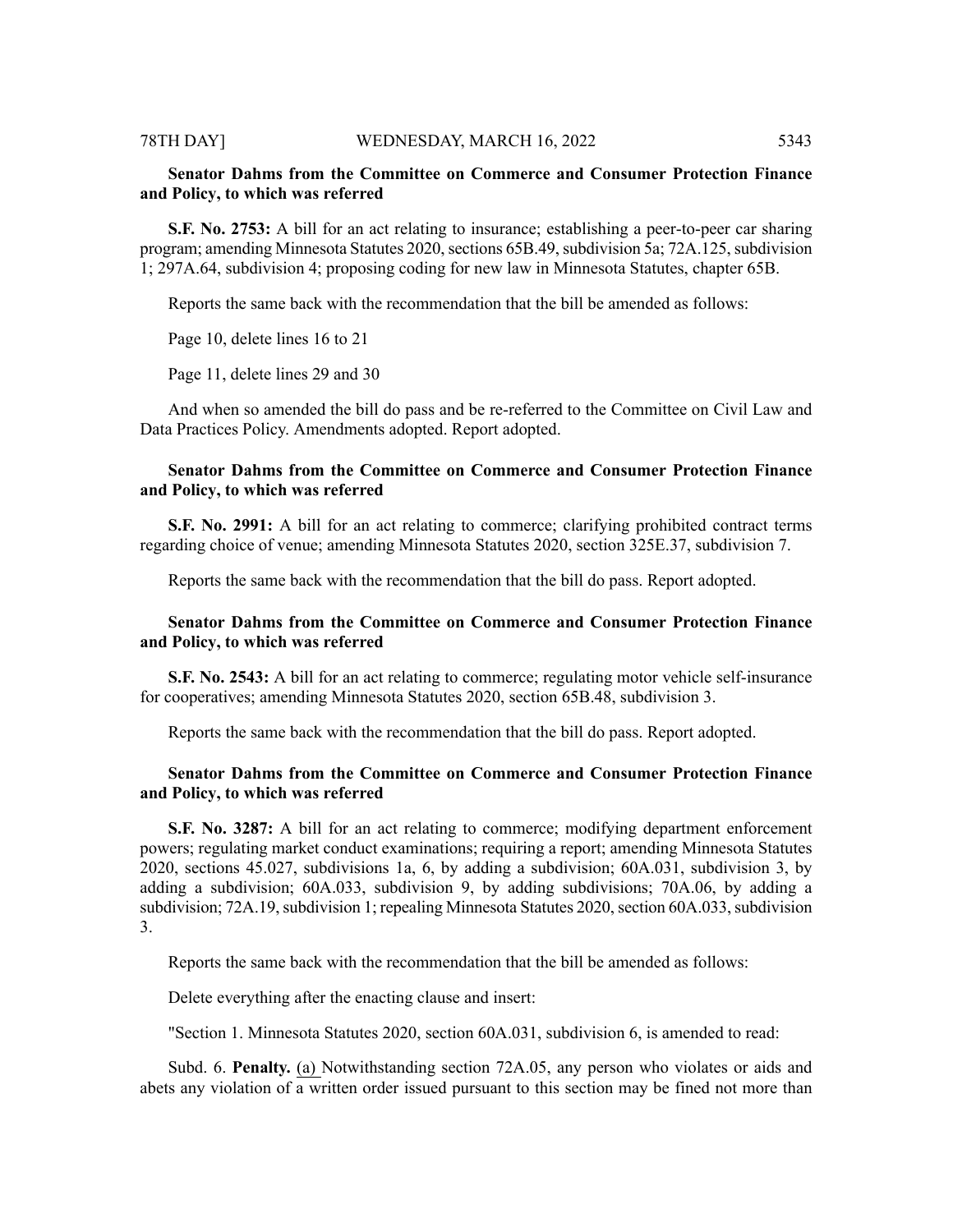\$10,000 for each day the violation continues for each violation of the order and the money so recovered shall be paid into the general fund.

(b) Unless the conduct involves a willful violation, the maximum total amount of civil penalties imposed by the commissioner under this section for all violations of an identical or substantially similar law, rule, or order related to conduct prohibited by chapters 60A to 79 during a calendar year must not exceed \$25,000.

(c) For any applicable penalty imposed by the commissioner under thissection, the commissioner must consider whether corrective action for the consumer was taken promptly after a violation was discovered or the violation was not part of a pattern or practice and shall reduce or eliminate the penalty accordingly.

Sec. 2. Minnesota Statutes 2020, section 60A.031, is amended by adding a subdivision to read:

Subd. 10. **Limitation of enforcement actions or administrative proceedings.** An enforcement action or administrative proceeding brought by the commissioner against a licensee who violates any law, rule, or order related to the duties and responsibilities entrusted to the commissioner in chapters 60A to 79, including without limitation the issuance of an order pursuant to chapters 60A to 79, must be commenced within six years of the date the violation occurs unless the violation arises out a contract that remains in force, in which case, the action or administrative proceeding must be commenced within two years of the date of the discovery of the violation.

Sec. 3. Minnesota Statutes 2020, section 60A.031, is amended by adding a subdivision to read:

Subd. 11. **Multistate examinations.** If the commissioner elects to participate in an examination of a licensee that involves multiple states, the commissioner is prohibited from commencing, undertaking, or continuing an examination under this section against the subject examinee related to the same alleged conduct, including without limitation incurring or charging any examination costs, unless and until the multistate examination is complete or Minnesota has formally withdrawn from that examination. With respect to any completed multistate examination that Minnesota elected to participate in, the commissioner is prohibited from taking action against a licensee that wassubject to the multistate examination unless the commissioner follows the procedures set forth in this section and sections 60A.031 and 60A.033, as applicable.

Sec. 4. Minnesota Statutes 2020, section 60A.033, subdivision 8, is amended to read:

Subd. 8. **Costs.** All bills for examination costs being charged to an insurance company pursuant to subdivision 5 or section 60A.031, subdivision 3, paragraph (c), must:

(1) be itemized and, with respect to examiner billings, contain activity detail on a quarterly hourly basis by an individual examiner and disclose the applicable hourly billing rates, together with per-charge detail for related travel or other expenses; and

(2) provide a due date no less than 30 days from receipt of the bill; and

(3) advise the company that it may request an administrative hearing pursuant to subdivision 10 to dispute whether any amount so billed complies with this subdivision, relates to the applicable examination, or the activity billed is otherwise reasonable in relation to the requirements of the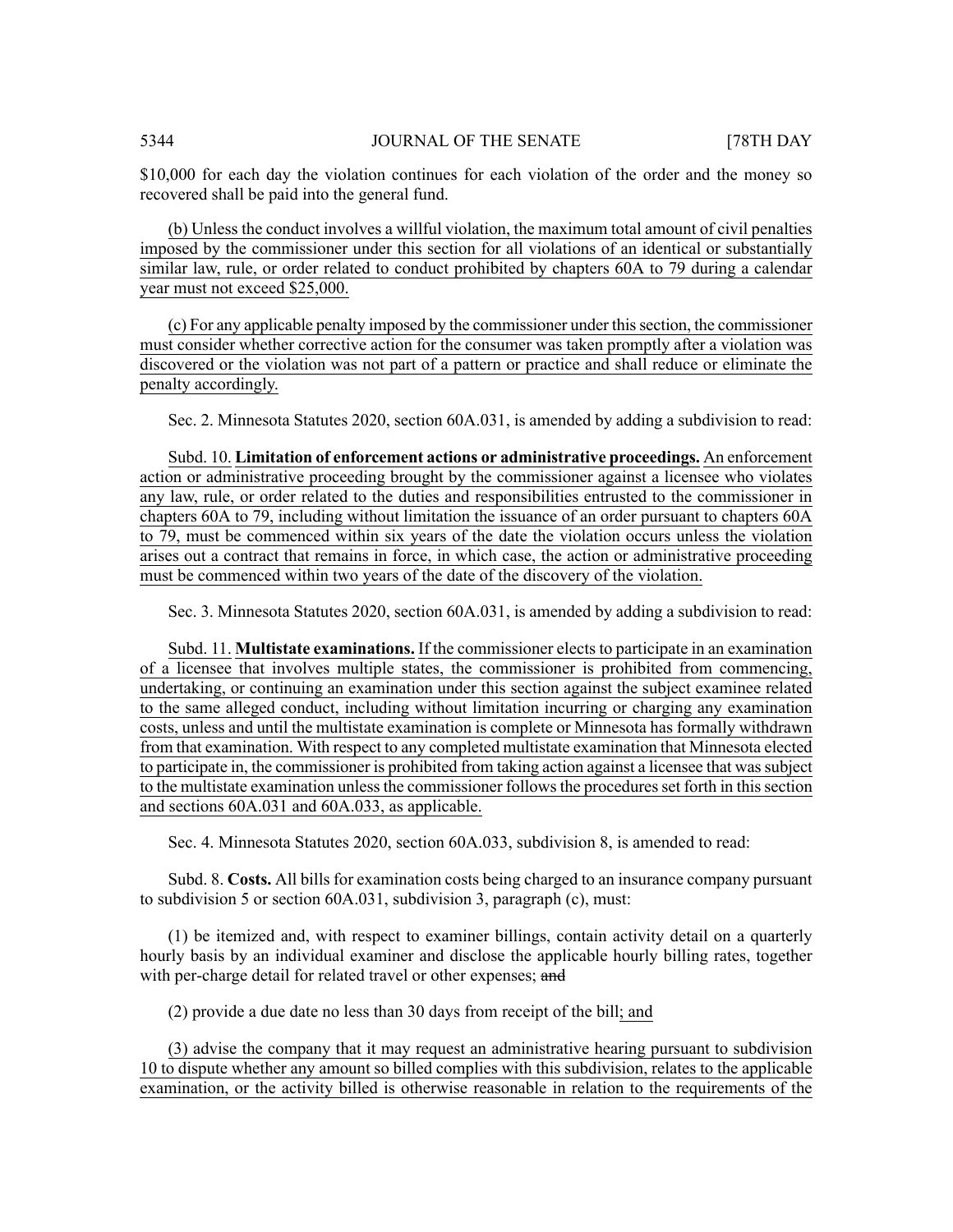examination. The commissioner may not refer any billing to the Department of Revenue for collection pursuant to chapter 16D during the pendency of any such hearing or appeal.

Sec. 5. Minnesota Statutes 2020, section 60A.033, subdivision 9, is amended to read:

Subd. 9. **Completion of examination.** An examination under section 60A.031 must not exceed 18 months from the date the commissioner receives the insurance company's first submission pursuant to a scheduling order, unless:

(1) the commissioner determines that there has been a material lack of cooperation by the insurance company and advises the company in writing of the specific instances demonstrating a lack of cooperation;

(2) the examination is a multistate examination; or

(3) the commissioner determines that additional time is necessary to complete the examination and the commissioner notifies the insurance company in writing of the reasons why the examination requires additional time.

Sec. 6. Minnesota Statutes 2020, section 60A.033, is amended by adding a subdivision to read:

Subd. 11. **Informal disposition.** (a) The commissioner must make an attempt to informally resolve any alleged violations of law identified during the examination or investigation. An attempt to informally resolve a violation may consist of a consent order, nonpublic letter of reprimand, or other informal resolution or disposition.

(b) The terms of a consent order or other informal disposition that prescribes compliance requirements must be consistent with the requirements of Minnesota law.

Sec. 7. Minnesota Statutes 2020, section 60A.033, is amended by adding a subdivision to read:

Subd. 12. **Report to the legislature.** Each year by February 1 the commissioner must report the following information to the chairs and ranking minority members of the house of representatives and senate committees having jurisdiction over commerce: a listing of the number of pending market conduct exams and the year the exams were commenced; the number of exams closed during the prior year and the current total of costs charged to the companies for each exam; whether the exam is being conducted, in whole or in part, by third-party examiners; and other information that the chairs or ranking minority members may reasonably request, subject to the limitations of section 60A.031, subdivision 4, paragraph (f).

Sec. 8. Minnesota Statutes 2020, section 70A.06, is amended by adding a subdivision to read:

Subd. 4. **Enforcement.** With respect to any rate or form filed under this section that is not disapproved under subdivision 1a or 2 or section 70A.11, upon a determination that the rate or form violates Minnesota law the commissioner may only order a filer to prospectively discontinue use of the rate or the form. The commissioner is prohibited from subjecting the filer to a civil penalty or other sanction for any filed rate or form.

Sec. 9. **REPEALER.**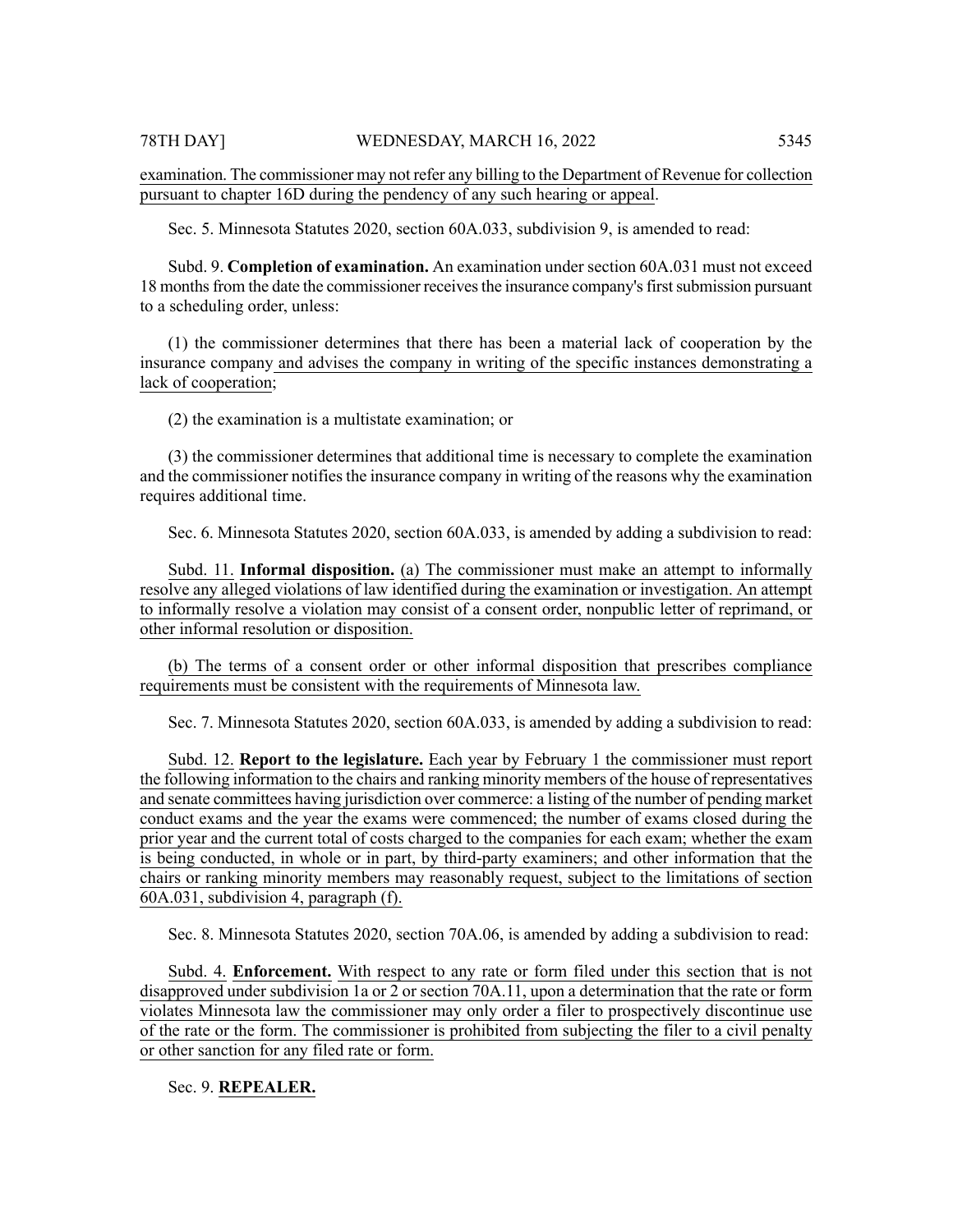Minnesota Statutes 2020, section 60A.033, subdivision 3, is repealed.

### Sec. 10. **EFFECTIVE DATE.**

This act is effective July 1, 2022."

Amend the title numbers accordingly

And when so amended the bill do pass and be re-referred to the Committee on Finance. Amendments adopted. Report adopted.

#### **Senator Jasinski from the Committee on Local Government Policy, to which was re-referred**

**S.F. No. 3414:** A bill for an act relating to local government; repealing the exception allowing local governments to control rents if approved by the voters; amending Minnesota Statutes 2020, section 471.9996, subdivision 1; repealing Minnesota Statutes 2020, section 471.9996, subdivision 2.

Reports the same back with the recommendation that the bill do pass. Report adopted.

#### **Senator Jasinski from the Committee on Local Government Policy, to which was referred**

**S.F. No. 3564:** A bill for an act relating to local government; clarifying the statutory authority that applies to the Bloomington Housing and Redevelopment Authority; amending Laws 1971, chapter 616, sections 1, as amended; 2, as amended.

Reports the same back with the recommendation that the bill do pass. Report adopted.

#### **Senator Nelson from the Committee on Taxes, to which was referred**

**S.F. No. 3397:** A bill for an act relating to taxation; individual income; providing a refundable credit for investments in energy efficient home improvements, electric vehicles, and renewable energy; appropriating money; proposing coding for new law in Minnesota Statutes, chapter 290.

Reports the same back with the recommendation that the bill be amended as follows:

Page 1, delete subdivision 2

Page 1, line 14, delete "an inverter-driven"

Page 1, line 18, after the period, insert "Climate action expenditure excludes installation charges."

Page 2, line 1, delete "\$100" and insert "\$250"

Page 2, line 3, delete "\$200" and insert "\$400"

Page 2, line 7, after "to" insert "partial or fully" and delete "an air handler that" and insert "a wall-mount unit that distributes the indoor conditioned air "

Page 2, line 8, delete everything before the semicolon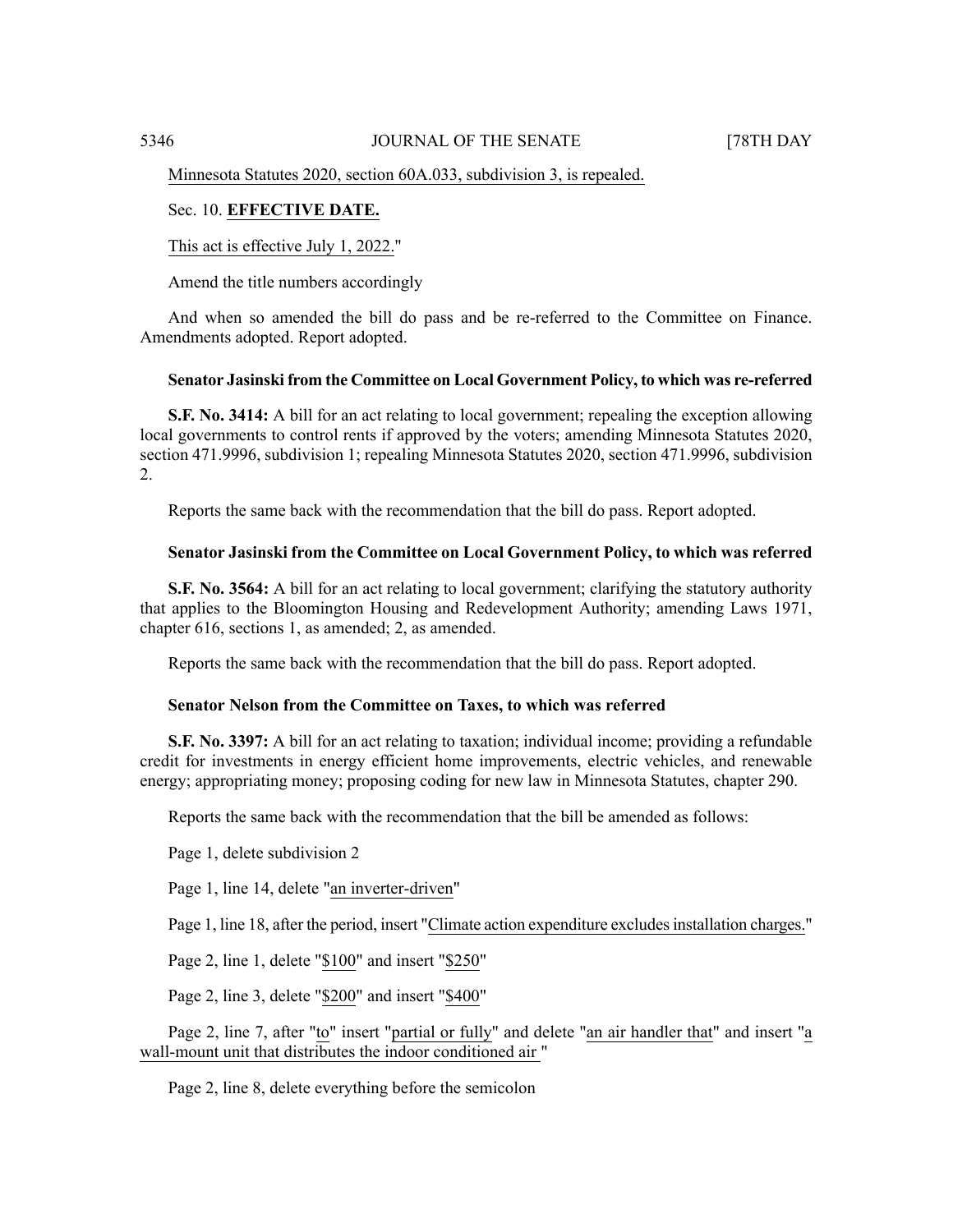Page 2, delete subdivision 6

Page 2, line 23, after the first "efficiency" insert "thermal" and after the second "efficiency" insert "thermal"

Page 3, delete line 23

Page 3, line 24, delete "(5)" and insert "(4)"

Page 3, line 25, delete " $(6)$ " and insert " $(5)$ "

Page 3, line 26, delete " $(7)$ " and insert "(6)"

Page 3, line 27, delete "(8)" and insert "(7)"

Page 4, line 6, delete ", but not to exceed" and insert ". The maximum credit calculated under this subdivision equals \$1,500."

Page 4, delete line 7

Page 4, line 22, after "credit" insert "of \$1,500"

Renumber the subdivisions in sequence

And when so amended the bill do pass and be re-referred to the Committee on Energy and Utilities Finance and Policy.

Senator Senjem questioned the reference thereon and, under Rule 21, the bill was referred to the Committee on Rules and Administration.

#### **Senator Benson from the Committee on Human Services Licensing Policy, to which was referred**

**S.F. No. 3583:** A bill for an act relating to human services; modifying various provisionsrelating to substance use disorder treatment; amending Minnesota Statutes 2020, sections 148F.11, by adding a subdivision; 245A.19; 245F.04, subdivision 1; 245G.01, by adding a subdivision; 245G.06, subdivision 3, by adding subdivisions; 245G.07, by adding subdivisions; 245G.12.

Reports the same back with the recommendation that the bill be amended as follows:

Page 1, line 18, strike "CHEMICAL DEPENDENCY" and insert "SUBSTANCE USE DISORDER"

Page 1, line 20, strike "chemical dependency" and insert "substance use disorder"

Page 2, lines 1 and 4, strike "chemical dependency" and insert "substance use disorder"

Page 2, line 30, delete "direction" and insert "direct observation"

Page 3, line 3, after "The" insert "license holder must ensure that the"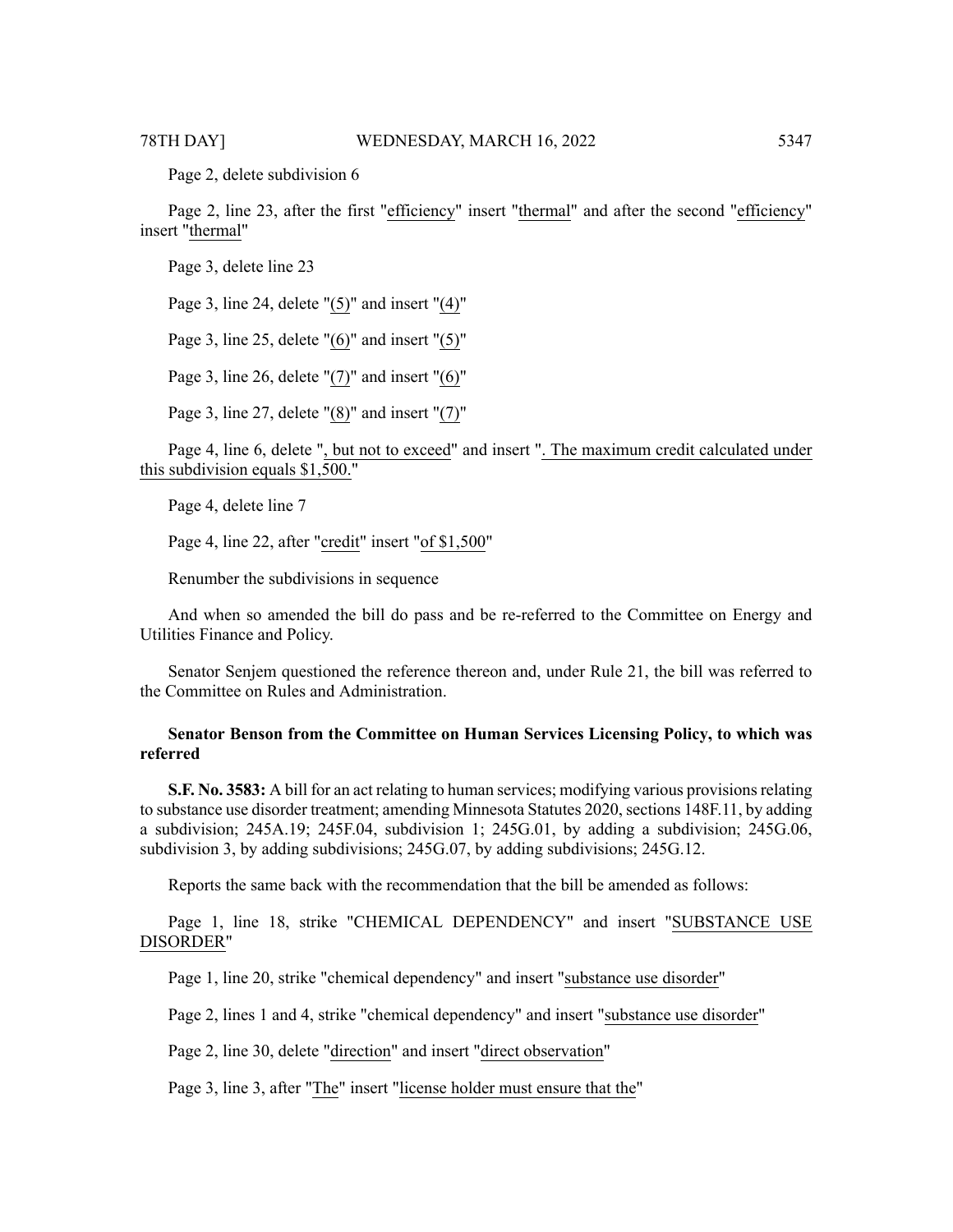Page 3, line 4, delete "must document" and insert "documents"

Page 3, lines 11 and 14, delete "business"

Page 4, line 4, before "A" insert "(a)"

Page 4, line 19, reinstate the stricken language and strike "(d)" and insert "(b)"

Page 4, lines 20 and 21, reinstate the stricken language

Page 4, lines 25 and 28, delete "services" and insert "counseling"

Page 5, line 7, delete everything after "provider" and insert "is not required to conduct a new comprehensive assessment and is not required to open or reopen a treatment plan or document a review of all treatment services"

Page 5, line 8, delete "progress notes"

Page 6, after line 5, insert:

"(e) Recipients who do not have any transportation needs for a medically necessary service in a given month or who have received a transit pass for that month through another program administered by a county or Tribe are not eligible for a transit pass that month.

(f) This coordination of transition services is available to a person no more than one time each year."

Page 6, line 30, delete "direction" and insert "direct observation"

And when so amended the bill do pass and be re-referred to the Committee on Human Services Reform Finance and Policy. Amendments adopted. Report adopted.

### **Senator Kiffmeyer from the Committee on State Government Finance and Policy and Elections, to which was re-referred**

**S.F.** No. 3041: A bill for an act relating to public safety; removing the sunset of the Capitol Area Security Advisory Committee; repealing Minnesota Statutes 2020, section 299E.04, subdivision 5.

Reports the same back with the recommendation that the bill be amended as follows:

Delete everything after the enacting clause and insert:

"Section 1. Minnesota Statutes 2020, section 299E.04, subdivision 5, is amended to read:

Subd. 5. **Expiration.** The advisory committee on Capitol Area Security expires June 30, 2022 2036.

### **EFFECTIVE DATE.** This section is effective the day following final enactment."

Delete the title and insert: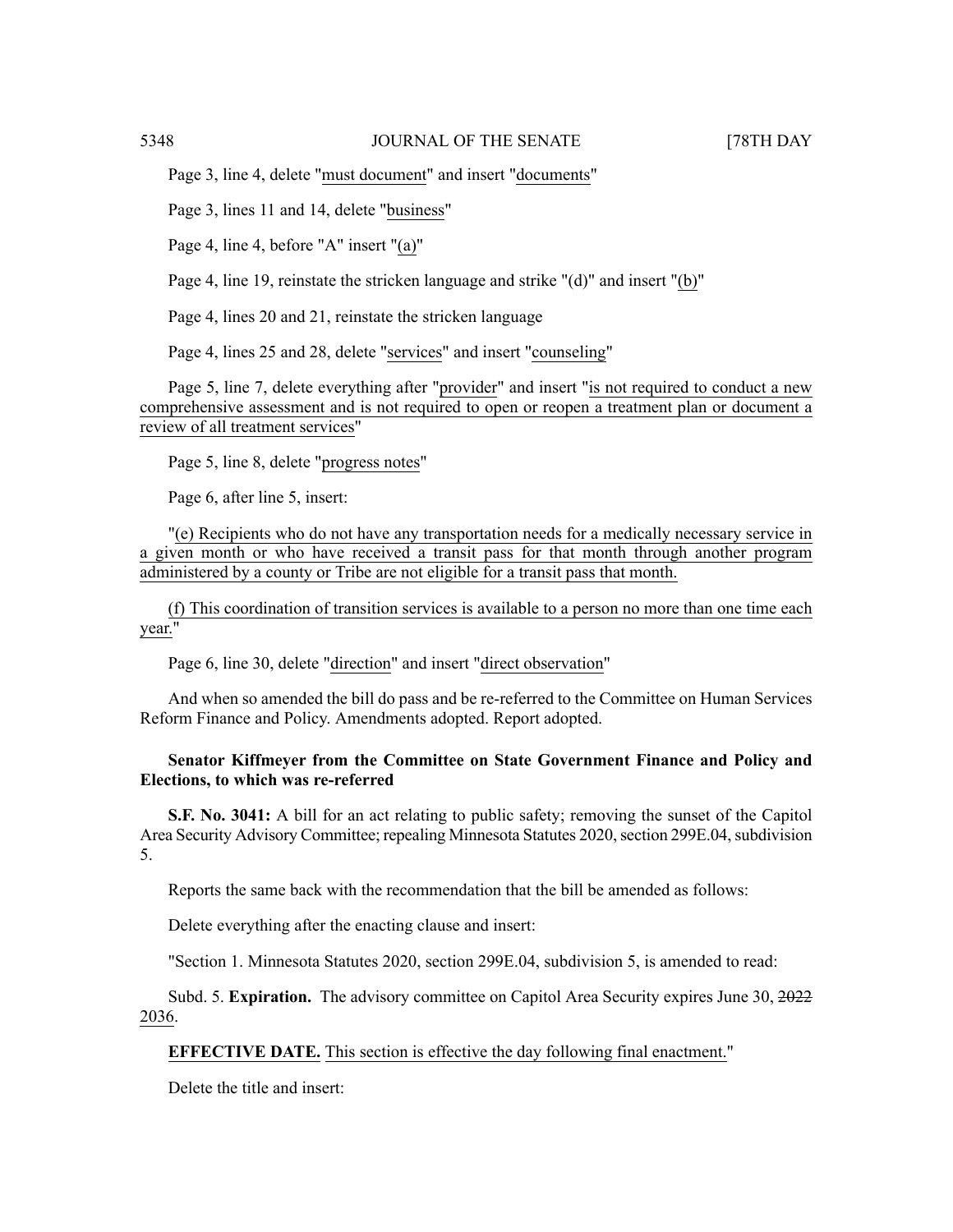"A bill for an act relating to public safety; extending the sunset date of the Capitol Area Security Advisory Committee; amending Minnesota Statutes 2020, section 299E.04, subdivision 5."

And when so amended the bill do pass. Amendments adopted. Report adopted.

#### **Senator Kiffmeyer from the Committee on State Government Finance and Policy and Elections, to which was re-referred**

**S.F. No. 2647:** A bill for an act relating to transportation; amending membership of the local road improvement program advisory committee; amending Minnesota Statutes 2020, section 174.52, subdivision 3.

Reports the same back with the recommendation that the bill do pass and be re-referred to the Committee on Transportation Finance and Policy. Report adopted.

#### **Senator Chamberlain from the Committee on Education Finance and Policy, to which was referred**

**S.F. No. 3534:** A bill for an act relating to education; modifying charter school admission requirements; amending Minnesota Statutes 2020, section 124E.11.

Reports the same back with the recommendation that the bill do pass and be placed on the Consent Calendar. Report adopted.

Senator Kiffmeyer from the Committee on State Government Finance and Policy and Elections to which were referred:

### CAMPAIGN FINANCE AND PUBLIC DISCLOSURE BOARD David Asp Margaret "Peggy" Leppik Faris Rashid Stephen Swanson

Reports the same back with the recommendation that the appointments be confirmed.

Senator Johnson moved that the foregoing committee report be laid on the table. The motion prevailed.

#### **Senator Senjem from the Committee on Energy and Utilities Finance and Policy, to which was referred**

**S.F. No. 2185:** A bill for an act relating to energy; prohibiting bans by political subdivisions on new natural gas or propane service to any building; proposing coding for new law in Minnesota Statutes, chapter 326.

Reports the same back with the recommendation that the bill do pass and be re-referred to the Committee on Local Government Policy. Report adopted.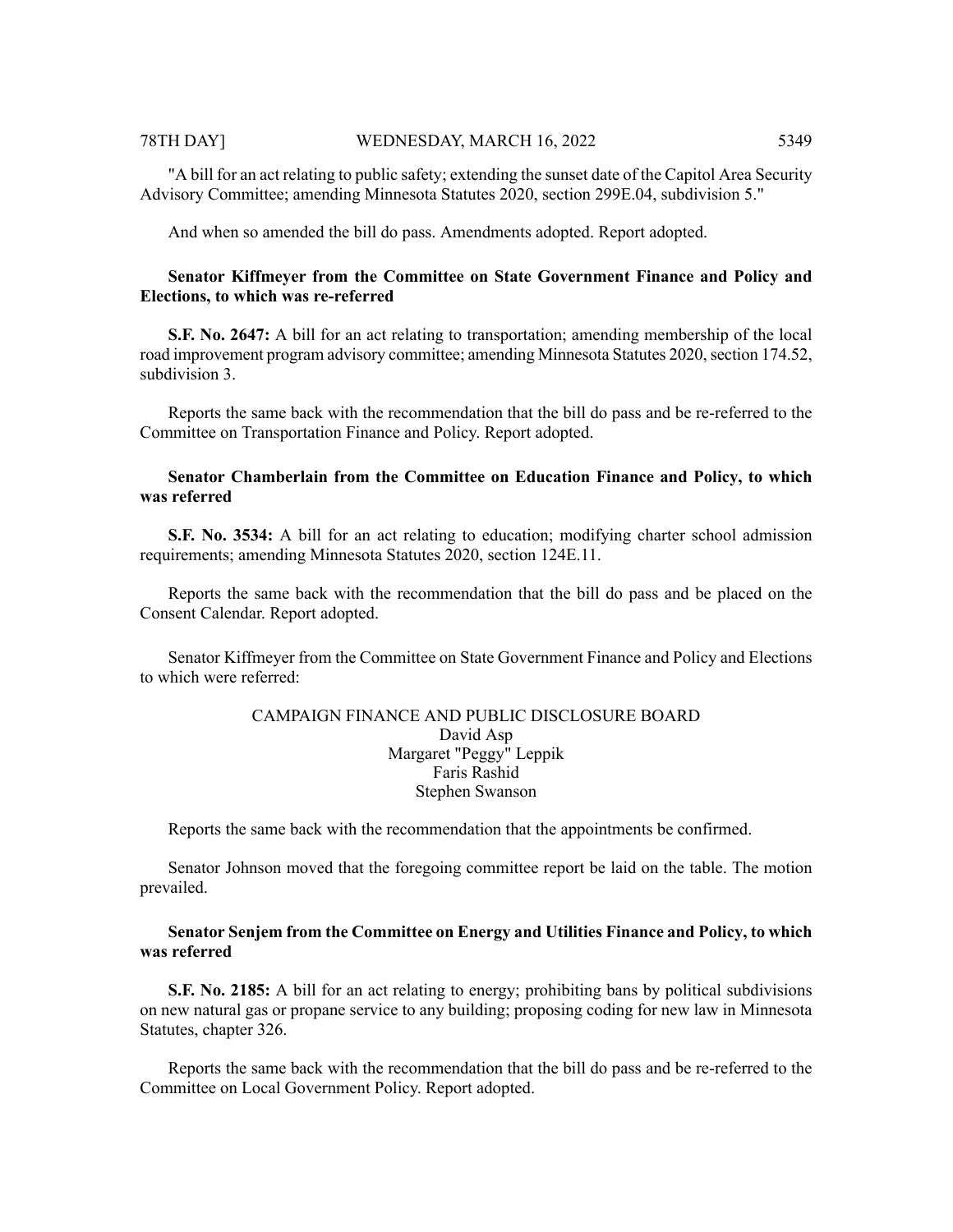#### **Senator Abeler from the Committee on Human Services Reform Finance and Policy, to which was referred**

**S.F. No. 2845:** A bill for an act relating to health; creating a Department of Behavioral Health; transferring duties of a state agency; amending Minnesota Statutes 2020, section 15A.0815, subdivision 2; Minnesota Statutes 2021 Supplement, sections 15.01; 15.06, subdivision 1; 43A.08, subdivision 1a; proposing coding for new law as Minnesota Statutes, chapter 256T.

Reports the same back with the recommendation that the bill be re-referred to the Committee on State Government Finance and Policy and Elections without recommendation. Report adopted.

#### **Senator Eichorn from the Committee on Mining and Forestry Policy, to which was referred**

**S.F. No. 2797:** A bill for an act relating to mining; improving coordination, effectiveness, transparency, and accountability of environmental review and permitting processfor metallic mineral mining projects; proposing coding for new law in Minnesota Statutes, chapter 93.

Reports the same back with the recommendation that the bill do pass and be re-referred to the Committee on Environment and Natural Resources Policy and Legacy Finance. Report adopted.

#### **Senator Eichorn from the Committee on Mining and Forestry Policy, to which was referred**

**S.F. No. 3899:** A bill for an act relating to state lands; modifying duties and powers of the school trust lands director; amending Minnesota Statutes 2020, section 127A.353, subdivision 2; Minnesota Statutes 2021 Supplement, section 127A.353, subdivision 4.

Reports the same back with the recommendation that the bill do pass and be re-referred to the Committee on Environment and Natural Resources Policy and Legacy Finance. Report adopted.

#### **Senator Mathews from the Committee on Civil Law and Data Practices Policy, to which was referred**

**S.F. No. 2857:** A bill for an act relating to civil law; increasing filing fees for marriage licenses and dissolution petitions; increasing funding for the Minnesota Family Resiliency Partnership; amending Minnesota Statutes 2020, sections 357.021, subdivision 2; 517.08, subdivisions 1b, 1c; Minnesota Statutes 2021 Supplement, section 357.021, subdivision 1a.

Reports the same back with the recommendation that the bill be amended as follows:

Page 1, line 15, delete "\$45" and insert "\$60"

Page 3, delete section 2

Page 4, delete section 3

Page 6, line 14, delete the new language and reinstate the stricken language

Page 6, line 16, strike "\$55" and insert "\$25"

Page 6, line 21, delete "\$40" and insert "\$55"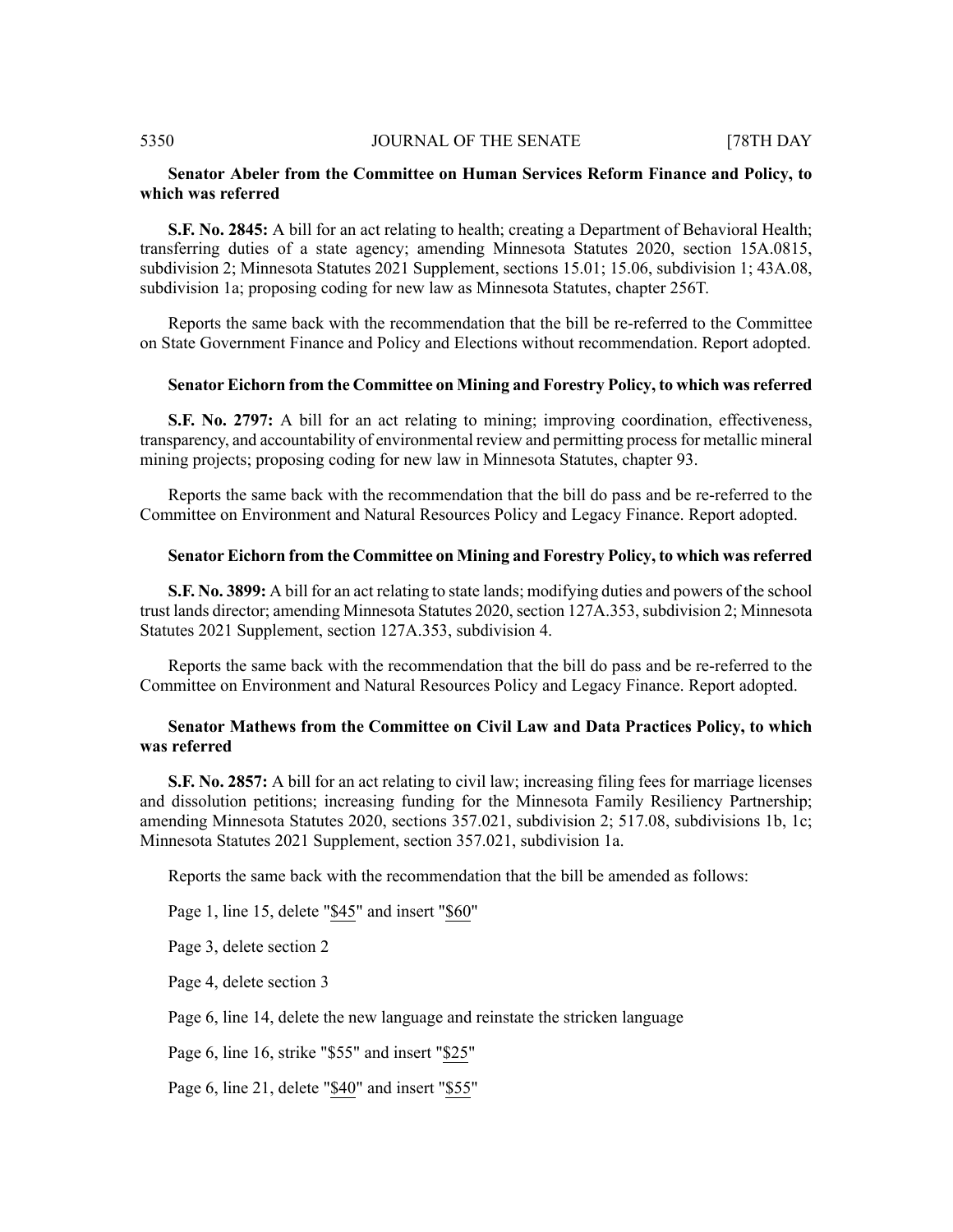Page 6, lines 26, 27, and 30, delete the new language and reinstate the stricken language

Renumber the sections in sequence

Amend the title as follows:

Page 1, delete line 2

Page 1, line 3, delete everything before the first semicolon and insert "relating to judiciary; reallocating fee revenue"

Amend the title numbers accordingly

And when so amended the bill do pass and be re-referred to the Committee on Judiciary and Public Safety Finance and Policy. Amendments adopted. Report adopted.

#### **Senator Mathews from the Committee on Civil Law and Data Practices Policy, to which was re-referred**

**S.F. No. 182:** A bill for an act relating to human services; requiring destruction of certain welfare data.

Reports the same back with the recommendation that the bill be amended as follows:

Page 1, line 6, before "Notwithstanding" insert "(a)" and after the second comma, insert "ten years following the date the data was collected or created,"

Page 1, line 9, delete "welfare data" and insert "nonlong-term services and supports claims data that is not needed to comply with active litigation, fraud prevention or investigation, or third party liability requirements,"

Page 1, after line 17, insert:

"(b) The commissioner of human services, in collaboration with any other responsible authority identified in paragraph (a), shall submit a report to the chairs and ranking minority members of the legislative committees with jurisdiction over data practices and human services by January 15, 2027, confirming compliance with this section.

(c) The responsible authority must comply with paragraph (a) within a reasonable period not to exceed 60 days following the expiration of the ten year retention period identified in paragraph (a)."

And when so amended the bill do pass and be re-referred to the Committee on Health and Human Services Finance and Policy. Amendments adopted. Report adopted.

### **Senator Mathews from the Committee on Civil Law and Data Practices Policy, to which was referred**

**S.F. No. 2736:** A bill for an act relating to children; establishing juvenile court guardianship for at-risk youth; amending Minnesota Statutes 2020, section 260C.101, subdivision 2; proposing coding for new law in Minnesota Statutes, chapter 260C.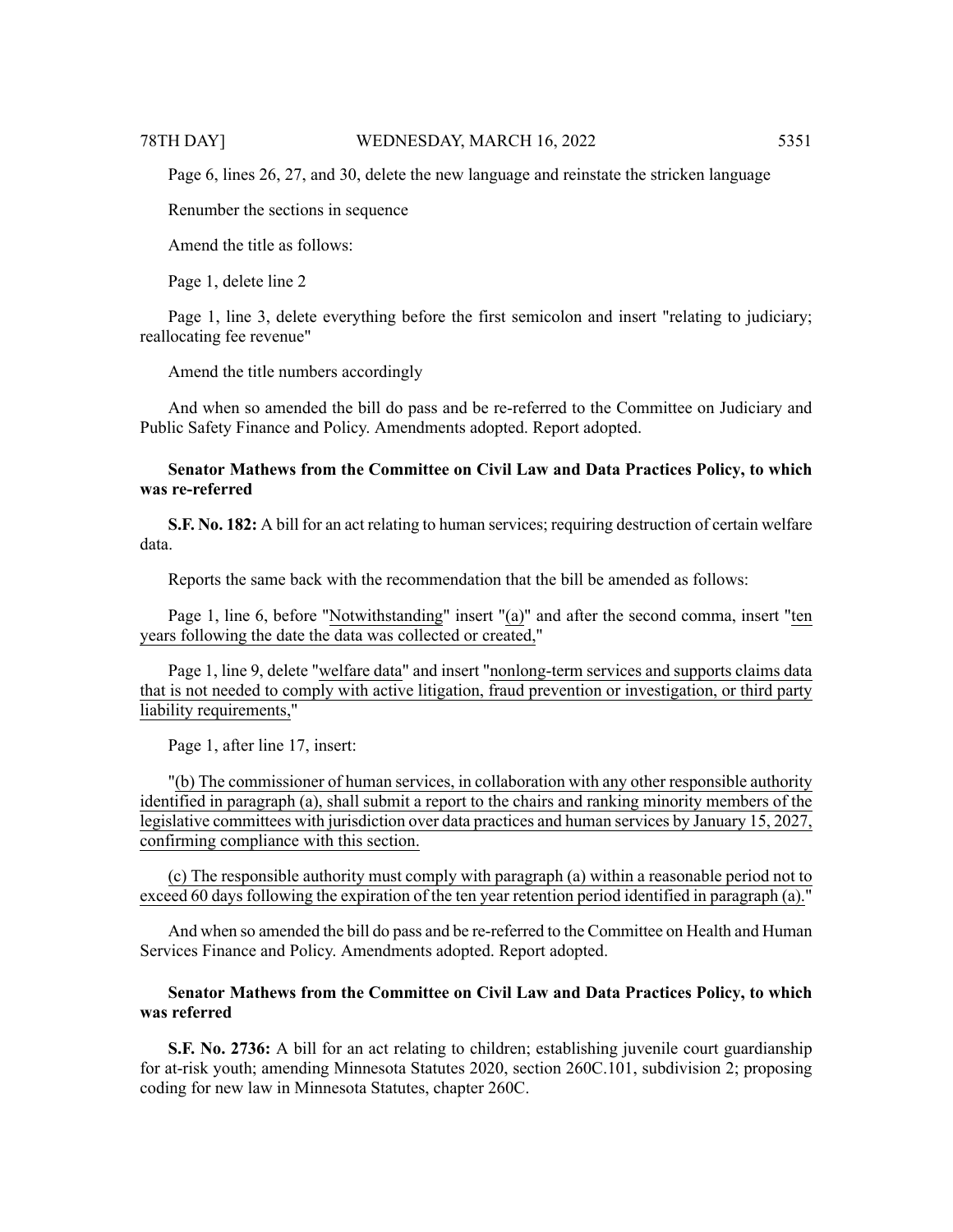Reports the same back with the recommendation that the bill be amended as follows:

Delete everything after the enacting clause and insert:

#### "Section 1. **[257D.01] DEFINITIONS.**

Subdivision 1. **Scope.** For the purposes of this chapter, the terms defined in this section have the meanings given.

Subd. 2. **Abandonment.** "Abandonment" means the parent's failure to maintain contact with an at-risk juvenile on a regular basis or to demonstrate consistent interest in an at-risk juvenile's well-being beginning at least six months prior to the at-risk juvenile reaching the age of 18, or the death of an at-risk juvenile's parent.

Subd. 3. **Abuse.** "Abuse" means, at any time in an at-risk juvenile's life, the infliction or threat of:

(1) psychological or emotional harm;

(2) physical injury that was not due to an accident; or

(3) sexual abuse, which includes sex trafficking as defined in section 609.321, subdivision 7a.

Subd. 4. **At-risk juvenile.** "At-risk juvenile" means an unmarried person who is between the ages of 18 and 21 and is potentially eligible for classification under United States Code, title 8, section 1101(a)(27)(J), as amended through December 31, 2021.

Subd. 5. **Best interests.** "Best interests" has the meaning given in section 260C.511, paragraph (a).

Subd. 6. **Guardian.** "Guardian" means an adult who has been appointed by the court as the guardian of an at-risk juvenile under this chapter. A guardian includes but is not limited to a parent.

Subd. 7. **Mental injury.** "Mental injury" has the meaning given in section 260E.03, subdivision 13.

Subd. 8. **Neglect.** "Neglect" means, at any time prior to an at-risk juvenile reaching the age of 18, the failure to give an at-risk juvenile proper care that causes the juvenile's health or welfare to be harmed or placed at substantial risk of harm or causes mental injury or a substantial risk of mental injury.

Subd. 9. **Petitioner.** "Petitioner" means the at-risk juvenile who is the subject of the petition.

### Sec. 2. **[257D.02] GUARDIANSHIP; PURPOSE.**

The purpose of the guardianship under this chapter isto provide an at-risk juvenile with guidance, assistance, financial and emotional support, and referrals to resources necessary to either or both: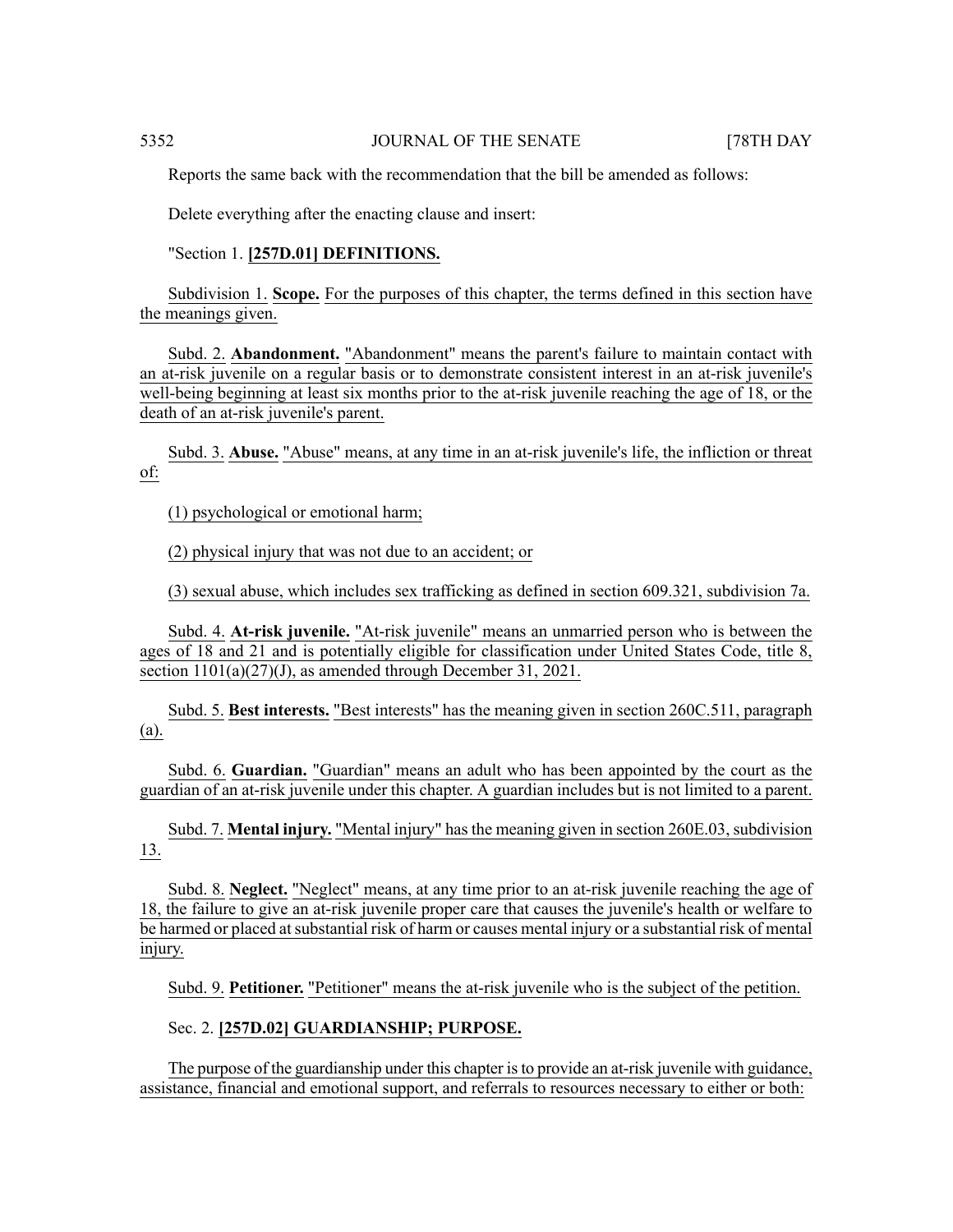(2) protect the at-risk juvenile from sex or labor trafficking or domestic or sexual violence.

Sec. 3. **[257D.03] JURISDICTION; PETITION.**

other services; or

Subdivision 1. **Jurisdiction.** The juvenile court has exclusive jurisdiction for all petitions for guardianship brought under this chapter.

Subd. 2. **Petition.** An at-risk juvenile may petition the juvenile court for the appointment of a guardian. The petition must state the name of the proposed guardian and allege that:

(1) the appointment of a guardian is in the best interests of the at-risk juvenile;

(2) the proposed guardian is capable and reputable;

(3) both the petitioner and the proposed guardian agree to the appointment of a guardianship under this chapter;

(4) reunification of the at-risk juvenile with one or both parents is not viable because of abandonment, abuse, neglect, or a similar basis that has an effect on an at-risk juvenile comparable to abandonment, abuse, or neglect under Minnesota law; and

(5) it is not in the best interests of the at-risk juvenile to be returned to the at-risk juvenile's or at-risk juvenile's parent's previous country of nationality or last habitual residence.

# Sec. 4. **[257D.04] RIGHT TO COUNSEL.**

The at-risk juvenile petitioning for a guardianship and the proposed guardian named in the petition each have the right to be represented by counsel of the at-risk juvenile's or guardian's choosing and at the at-risk juvenile's or guardian's own expense.

# Sec. 5. **[257D.05] SERVICE.**

The proposed guardian and, if an appointment of a new guardian issought, the existing guardian for the at-risk juvenile previously appointed under this chapter are entitled to service in the manner specified in the Minnesota Rules of Juvenile Protection Procedure.

# Sec. 6. **[257D.06] NOTICE TO PARENTS.**

The petitioner must provide a copy of the petition to any living parent in any manner and format reasonably calculated to give the parent adequate notice at least 14 days prior to the hearing under section 257D.07. Prior to or at the hearing, the petitioner must file proof that the copy of the petition was provided to any living parents of the petitioner. The court may waive notice to a parent:

(1) if the identity or location of the petitioner's parent is unknown; or

(2) for any other reason that the court may deem appropriate.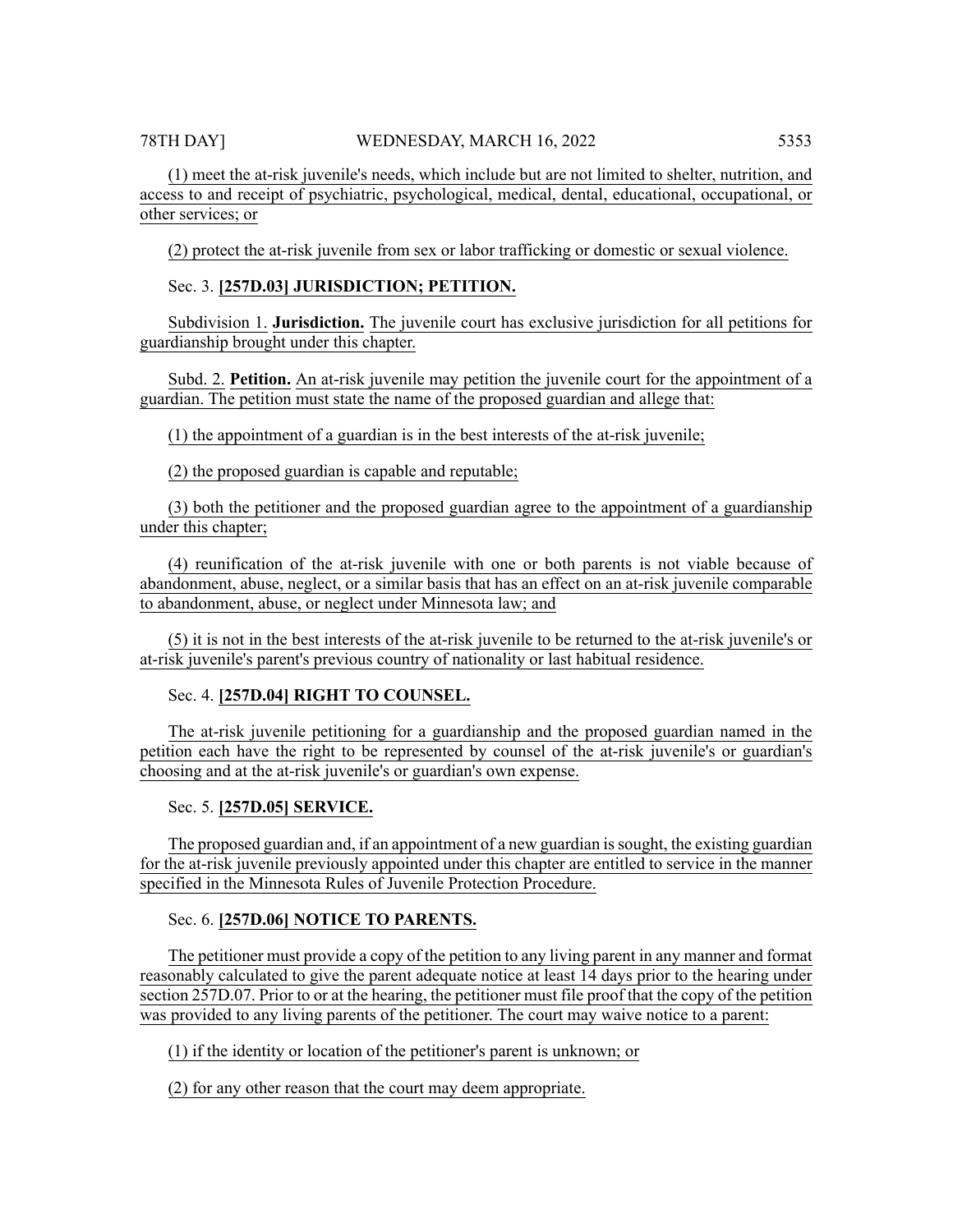#### Sec. 7. **[257D.07] PROCEEDING.**

Subdivision 1. **Timing; venue.** The court shall hear and issue an order on any petition as soon as administratively feasible and prior to the at-risk juvenile reaching 21 years of age. Venue must be in the county where the at-risk juvenile or the proposed guardian resides.

Subd. 2. **Rights of at-risk juvenile.** Nothing in this section authorizes the guardian to abrogate any rights or privileges to which the at-risk juvenile is entitled under law.

#### Sec. 8. **[257D.08] ORDER.**

Subdivision 1.**Issuance.** The court must issue an order awarding a guardianship for the purposes identified in section 257D.02 if the court finds that:

(1) the proposed guardian is capable and reputable;

(2) the guardianship is in the best interests of the at-risk juvenile;

(3) both the petitioner and the proposed guardian agree to the establishment of a guardianship under this chapter;

(4) reunification of the at-risk juvenile with one or both parents is not viable because of abandonment, abuse, neglect, or a similar basis that has an effect on an at-risk juvenile comparable to abandonment, abuse, or neglect under Minnesota law; and

(5) it is not in the best interests of the at-risk juvenile to be returned to the previous country of nationality or last habitual residence of the juvenile or the juvenile's parent or parents.

Subd. 2. **Contents of the order.** (a) The order must, where the identity is known, specifically identify the parent or parents whom the court finds have abused, abandoned, or neglected the at-risk juvenile.

(b) The order must contain the following three judicial determinations, each supported by relevant state statutory citations and written findings of fact:

(1) the at-risk juvenile is dependent on the juvenile court, and has been placed under the custody of an individual appointed by the juvenile court, through the appointment of a guardian, for the purposes of this chapter;

(2) reunification of the at-risk juvenile with one or both parents is not viable because of abandonment, abuse, or neglect or a similar basis that has an effect on an at-risk juvenile comparable to abandonment, abuse, or neglect under Minnesota law; and

(3) it is not in the best interests of the at-risk juvenile to be returned to the at-risk juvenile's or at-risk juvenile's parent's country of nationality or last habitual residence.

#### Sec. 9. **[257D.09] APPOINTMENT OF A NEW GUARDIAN.**

At any time after the approval of a guardian under section 257D.08, an at-risk juvenile or the currently appointed at-risk juvenile's guardian may petition the juvenile court for appointment of a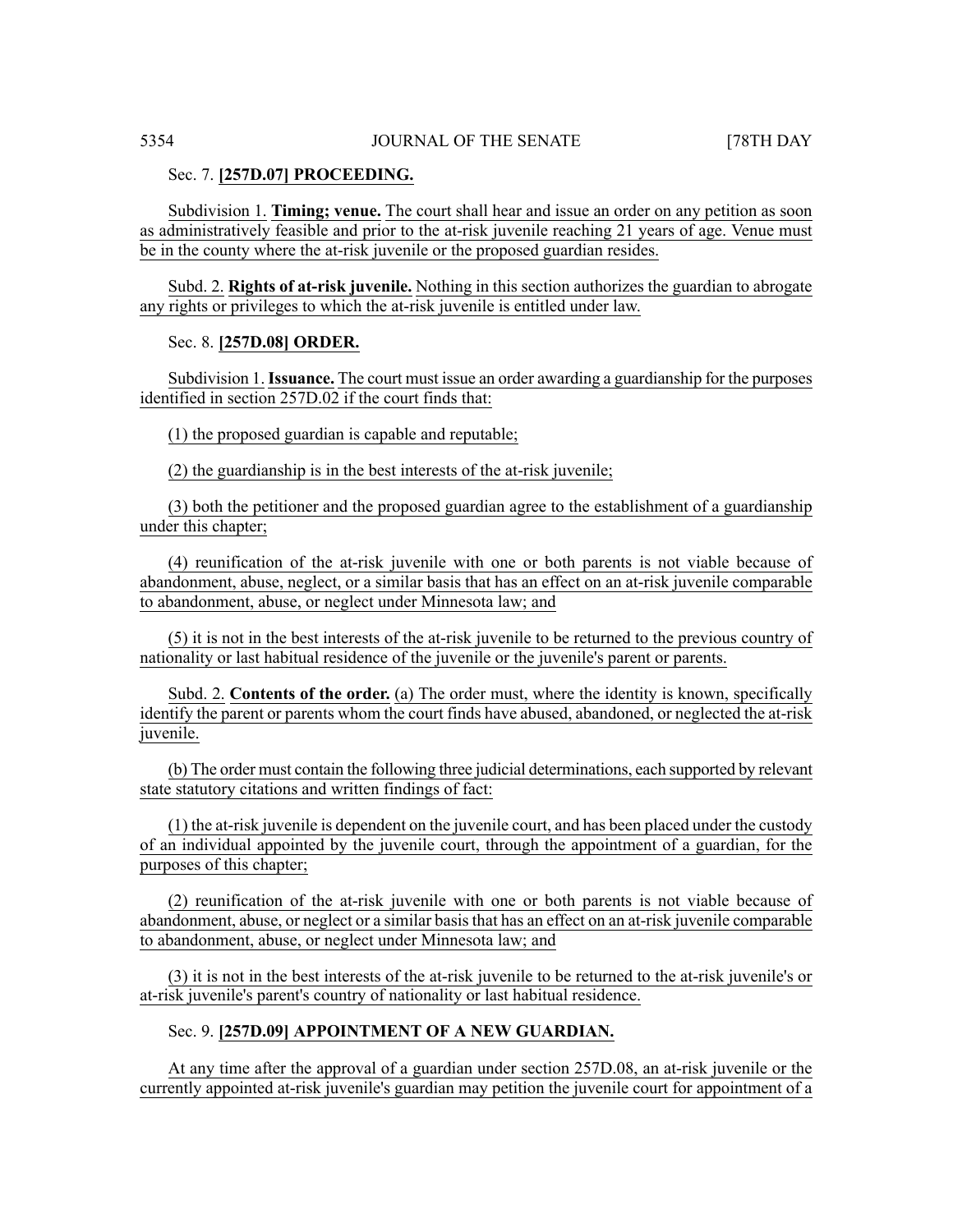new guardian. The petition must state the name of the proposed new guardian and set forth the facts supporting the request. The court may appoint a new guardian if the court finds that:

(1) the proposed new guardian is capable and reputable;

(2) the appointment of a new guardian is in the best interests of the at-risk juvenile; and

(3) both the at-risk juvenile and the proposed new guardian agree to the establishment of the guardianship.

### Sec. 10. **[257D.10] AUTOMATIC TERMINATION OF GUARDIANSHIP.**

A guardianship awarded under this chapter terminates when the at-risk juvenile attains the age of 21. The juvenile court's jurisdiction continues until termination of the guardianship.

### Sec. 11. **[257D.11] VOLUNTARY TERMINATION OF GUARDIANSHIP.**

The at-risk juvenile may request the termination of the guardianship at any time and, upon request, the juvenile court shall terminate the guardianship.

#### Sec. 12. **[257D.12] RELATION TO OTHER GUARDIANSHIP LAW.**

The provisions of sections 260C.325, 260C.328, and 524.5-101 to 524.5-317, do not apply to petitions for the appointment of a guardianship for an at-risk juvenile under this chapter.

Sec. 13. Minnesota Statutes 2020, section 260C.101, subdivision 2, is amended to read:

Subd. 2. **Other matters relating to children.** The juvenile court has original and exclusive jurisdiction in proceedings concerning:

(1) the termination of parental rights to a child in accordance with the provisions of sections 260C.301 to 260C.328;

(2) permanency matters under sections 260C.503 to 260C.521;

(3) the appointment and removal of a juvenile court guardian for a child, where parental rights have been terminated under the provisions of sections 260C.301 to 260C.328;

(4) judicial consent to the marriage of a child when required by law;

(5) all adoption matters and review of the efforts to finalize the adoption of the child under section 260C.317:

(6) the review of the placement of a child who isin foster care pursuant to a voluntary placement agreement between the child's parent or parents and the responsible social services agency under section 260C.227; or between the child, when the child is over age 18, and the agency under section 260C.229;

(7) the review of voluntary foster care placement of a child for treatment under chapter 260D according to the review requirements of that chapter; and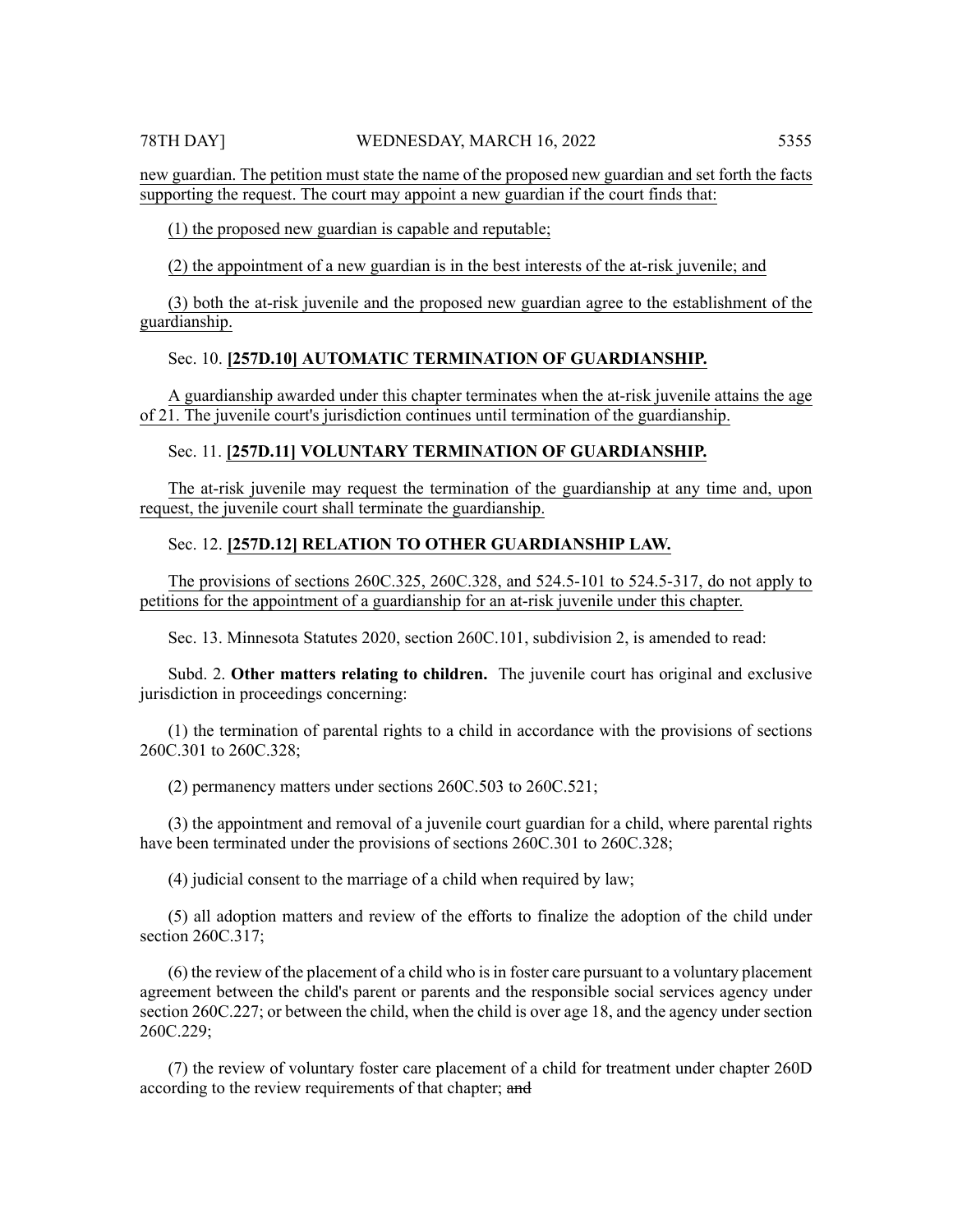(8) the reestablishment of a legal parent and child relationship under section 260C.329; and

(9) juvenile court guardianship petitions for at-risk juveniles filed under chapter 257D."

Amend the title numbers accordingly

And when so amended the bill do pass. Amendments adopted. Report adopted.

### **Senator Mathews from the Committee on Civil Law and Data Practices Policy, to which was re-referred**

**S.F. No. 3581:** A bill for an act relating to driver and vehicle services; allowing additional entities to provide copies of certain driver and vehicle records; amending Minnesota Statutes 2020, sections 168.002, by adding a subdivision; 168.327, subdivisions 2, 3; Minnesota Statutes 2021 Supplement, sections 168.327, subdivision 1; 169.09, subdivision 13.

Reports the same back with the recommendation that the bill be amended as follows:

Page 4, after line 7, insert:

"Sec. 5. Minnesota Statutes 2020, section 168.327, is amended by adding a subdivision to read:

Subd. 7. **Monitoring and auditing.** The commissioner must monitor and audit the furnishing of records by full-service providers under thissection to ensure full-service providers are complying with this section, chapter 13, and United States Code, title 18, section 2721, et seq.

**EFFECTIVE DATE.** This section is effective August 1, 2022."

Page 6, after line 29, insert:

"Sec. 7. Minnesota Statutes 2020, section 169.09, is amended by adding a subdivision to read:

Subd. 20. **Monitoring and auditing.** The commissioner must monitor and audit the furnishing of records by full-service providers under this section to ensure full-service providers are complying with this section, chapter 13, and United States Code, title 18, section 2721, et seq.

**EFFECTIVE DATE.** This section is effective August 1, 2022."

Renumber the sections in sequence

Amend the title numbers accordingly

And when so amended the bill do pass and be re-referred to the Committee on Transportation Finance and Policy. Amendments adopted. Report adopted.

### **Senator Mathews from the Committee on Civil Law and Data Practices Policy, to which was re-referred**

**S.F. No. 724:** A bill for an act relating to the military; modifying the Minnesota Code of Military Justice; making changes to data provisions; modifying certain requirements and qualifications;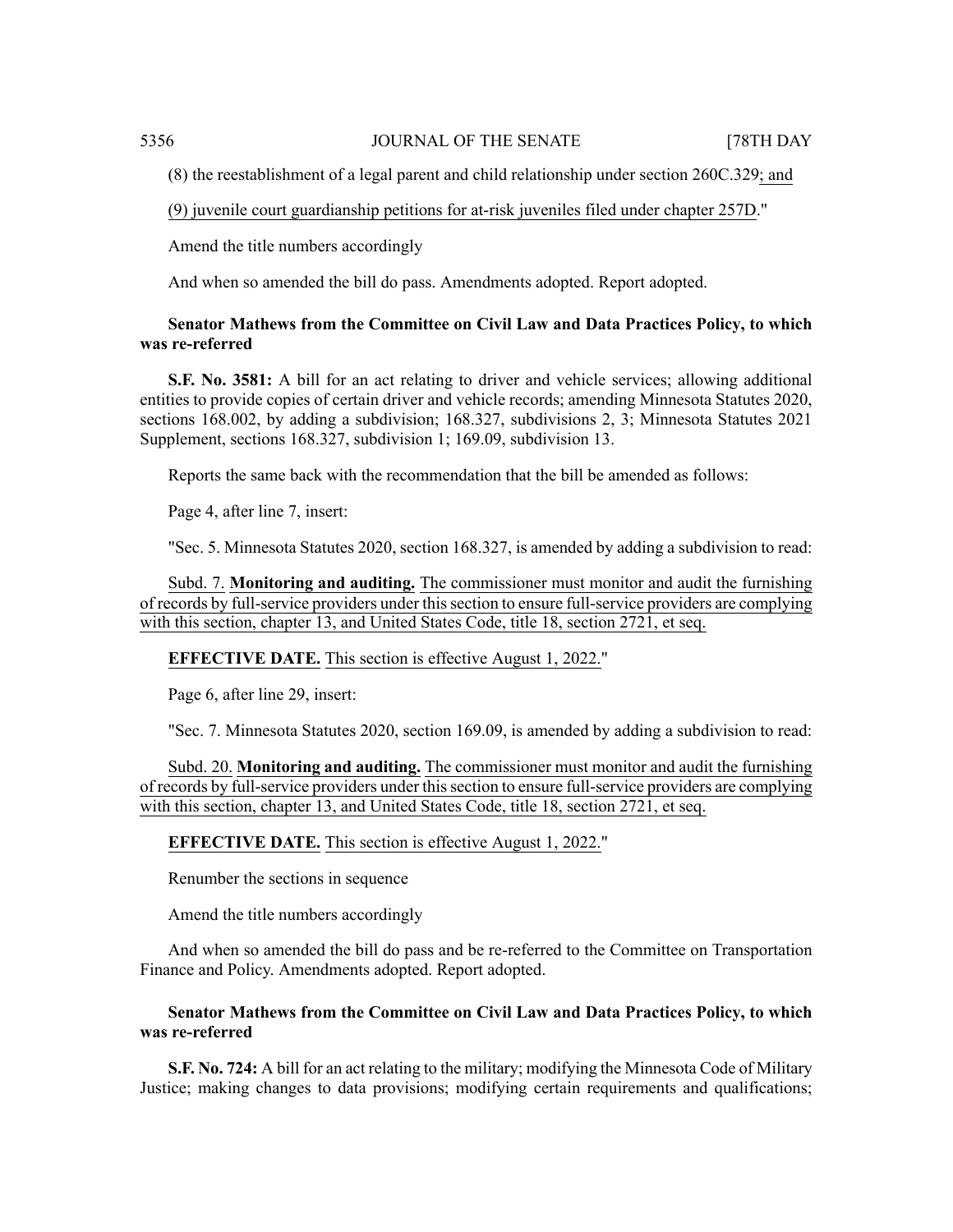#### 78TH DAY] WEDNESDAY, MARCH 16, 2022 5357

making jurisdictional and appellate changes; providing punitive article updates; providing punishable offenses under the military code; providing penalties; amending Minnesota Statutes 2020, sections 13.43, by adding a subdivision; 192.67; 192A.02, subdivision 2; 192A.021; 192A.111; 192A.15, subdivisions 1, 2; 192A.155, subdivision 2; 192A.20; 192A.235, subdivision 3; 192A.343, subdivision 3; 192A.353,subdivision 2; 192A.371; 192A.384; 192A.56; 192A.612; 192A.62; 606.06; proposing coding for new law in Minnesota Statutes, chapters 13; 192A; repealing Minnesota Statutes 2020, section 192A.385.

Reports the same back with the recommendation that the bill be amended as follows:

Page 1, delete sections 1 and 2

Renumber the sections in sequence

Amend the title numbers accordingly

And when so amended the bill do pass and be re-referred to the Committee on Judiciary and Public Safety Finance and Policy. Amendments adopted. Report adopted.

### **SECOND READING OF SENATE BILLS**

S.F. Nos. 2991, 2543, 3414, 3564, 3041, 3534, and 2736 were read the second time.

#### **INTRODUCTION AND FIRST READING OF SENATE BILLS**

The following bills were read the first time.

#### **Senator Putnam introduced--**

**S.F. No. 4015:** A bill for an act relating to employment; prohibiting restrictive franchise agreements; amending Minnesota Statutes 2020, section 177.27, subdivision 4; proposing coding for new law in Minnesota Statutes, chapter 181.

Referred to the Committee on Labor and Industry Policy.

### **Senator Tomassoni introduced--**

**S.F. No. 4016:** A bill for an act relating to education; modifying the membership of the Professional Educator Licensing and Standards Board; amending Minnesota Statutes 2020, section 122A.07, subdivisions 1, 2.

Referred to the Committee on Education Finance and Policy.

### **Senator Johnson introduced--**

**S.F. No. 4017:** A bill for an act relating to local taxes; modifying the authority for the city of Warren to impose a local sales and use tax; amending Laws 2021, First Special Session chapter 14, article 8, section 21.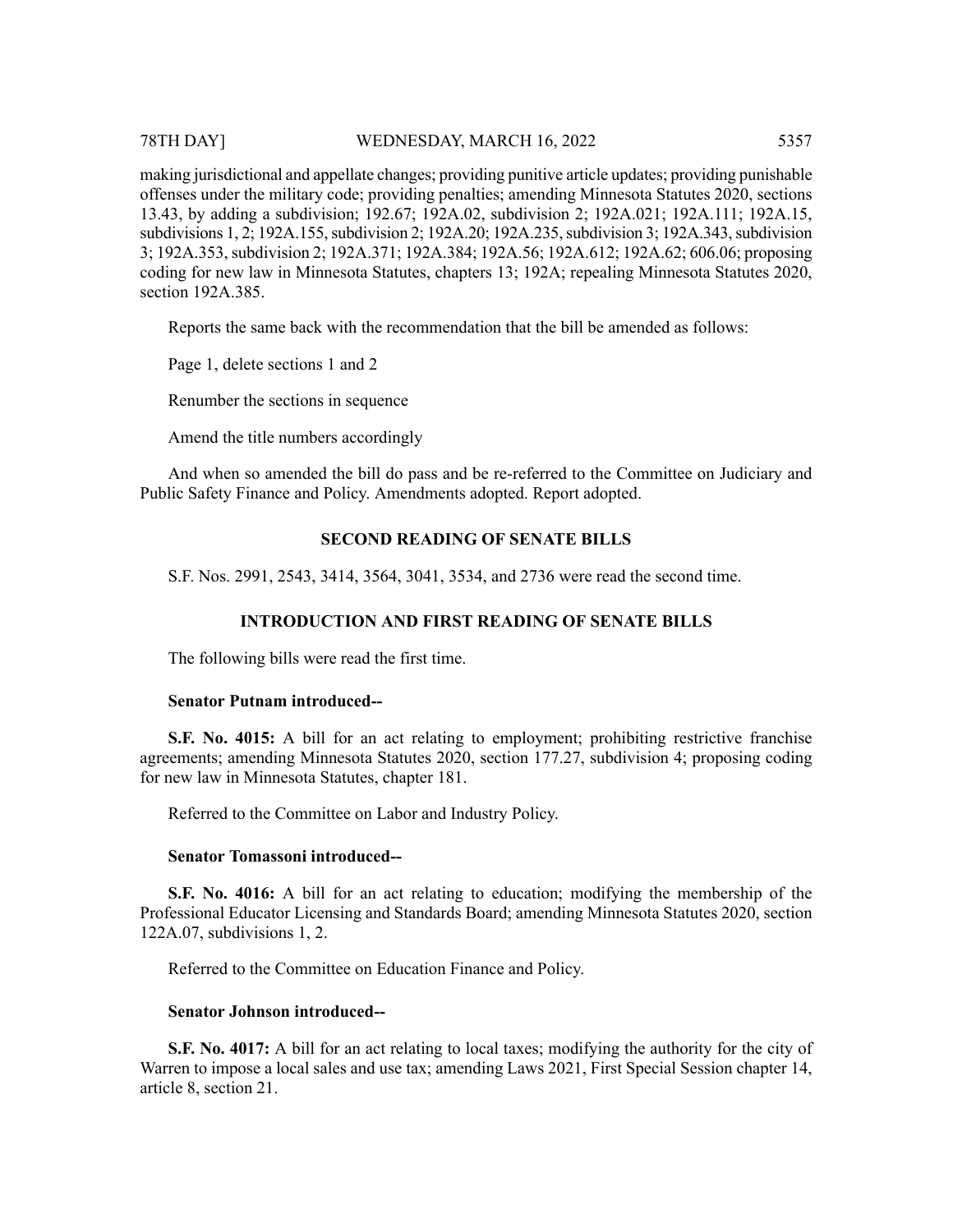Referred to the Committee on Taxes.

#### **Senators Duckworth, Senjem, Hoffman, and Ingebrigtsen introduced--**

**S.F. No. 4018:** A bill for an act relating to public safety; expanding eligibility for public safety officer survivor benefits; amending Minnesota Statutes 2020, section 299A.41, subdivision 3, by adding a subdivision.

Referred to the Committee on Judiciary and Public Safety Finance and Policy.

### **Senator Westrom introduced--**

**S.F. No. 4019:** A bill for an act relating to agriculture; establishing cooperative grants for farmers; establishing the grain indemnity fund; making policy and technical changes to agricultural provisions; providing criminal penalties; appropriating money; amending Minnesota Statutes 2020, sections 17.041, subdivision 1; 17.117, subdivisions 9, 9a, 10, 11, 11a; 17.118, subdivisions 1, 3, 4; 41B.047, subdivision 3; 223.17, subdivisions 7, 7a; 223.175; 223.19; 232.22, subdivision 5; Minnesota Statutes 2021 Supplement, section 41A.21, subdivisions 2, 6; Laws 2021, First Special Session chapter 3, article 1, section 2; proposing coding for new law in Minnesota Statutes, chapters 17; 103F; 223; repealing Minnesota Statutes 2020, sections 223.17, subdivisions 4, 8; 232.22, subdivisions 4, 6, 6a, 7.

Referred to the Committee on Agriculture and Rural Development Finance and Policy.

#### **Senator Weber introduced--**

**S.F. No. 4020:** A bill for an act relating to natural resources; facilitating safe travel on County State-Aid Highway 113 in Murray County.

Referred to the Committee on Environment and Natural Resources Policy and Legacy Finance.

#### **Senator Howe introduced--**

**S.F. No. 4021:** A bill for an act relating to taxation; property; modifying the spousal benefit for the disabled veterans' homestead market value exclusion; amending Minnesota Statutes 2021 Supplement, section 273.13, subdivision 34.

Referred to the Committee on Taxes.

#### **Senator Tomassoni introduced--**

**S.F. No. 4022:** A bill for an act relating to natural resources; facilitating sale of certain parcels of land by city of Buhl.

Referred to the Committee on Environment and Natural Resources Policy and Legacy Finance.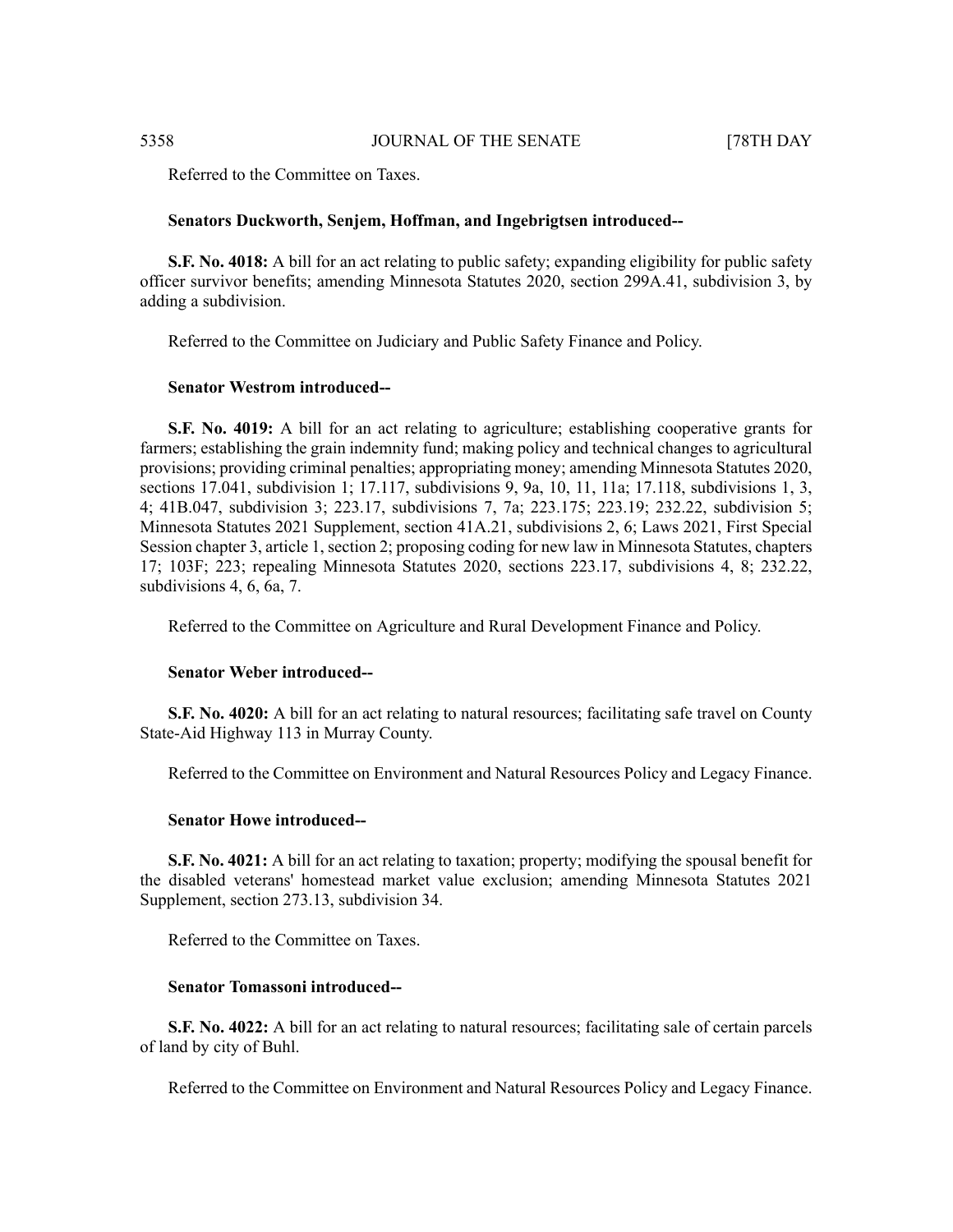### **Senators Jasinski and Rarick introduced--**

**S.F. No. 4023:** A bill for an act relating to higher education; providing supplemental financing to the University of Minnesota for campus safety; appropriating money.

Referred to the Committee on Higher Education Finance and Policy.

#### **Senator Rarick introduced--**

**S.F. No. 4024:** A bill for an act relating to energy; establishing a grant program to upgrade electric panels in residential buildings; appropriating money; proposing coding for new law in Minnesota Statutes, chapter 216C.

Referred to the Committee on Energy and Utilities Finance and Policy.

#### **Senator Rosen introduced--**

**S.F. No. 4025:** A bill for an act relating to opioids; providing for the deposit and allocation of opioid settlement proceeds; establishing two accounts in the opiate epidemic response fund; eliminating a separate opioid account in the state treasury; modifying the time frame for eliminating the opioid manufacturer registration fee and reducing license fees; barring municipal claims against litigants in certain settled opioid cases; amending Minnesota Statutes 2020, section 256.043, subdivision 1, by adding a subdivision; Minnesota Statutes 2021 Supplement, sections 16A.151, subdivision 2; 151.066, subdivision 3; 256.042, subdivision 4; 256.043, subdivisions 3, 4; Laws 2019, chapter 63, article 3, section 1, as amended; Laws 2021, First Special Session chapter 7, article 16, section 12; proposing coding for new law in Minnesota Statutes, chapter 3.

Referred to the Committee on Health and Human Services Finance and Policy.

#### **Senator Johnson introduced--**

**S.F. No. 4026:** A bill for an act relating to capital investment; appropriating money for a cargo hangar building at the Thief River Falls Regional Airport; authorizing the sale and issuance of state bonds.

Referred to the Committee on Capital Investment.

#### **Senator Johnson introduced--**

**S.F. No. 4027:** A bill for an act relating to capital investment; appropriating money for statewide flood hazard mitigation; authorizing the sale and issuance of state bonds.

Referred to the Committee on Capital Investment.

#### **Senator Johnson introduced--**

**S.F. No. 4028:** A bill for an act relating to state government; modifying an appropriation provision for public education radio stations; amending Laws 2021, First Special Session chapter 12, article 1, section 11, subdivision 4.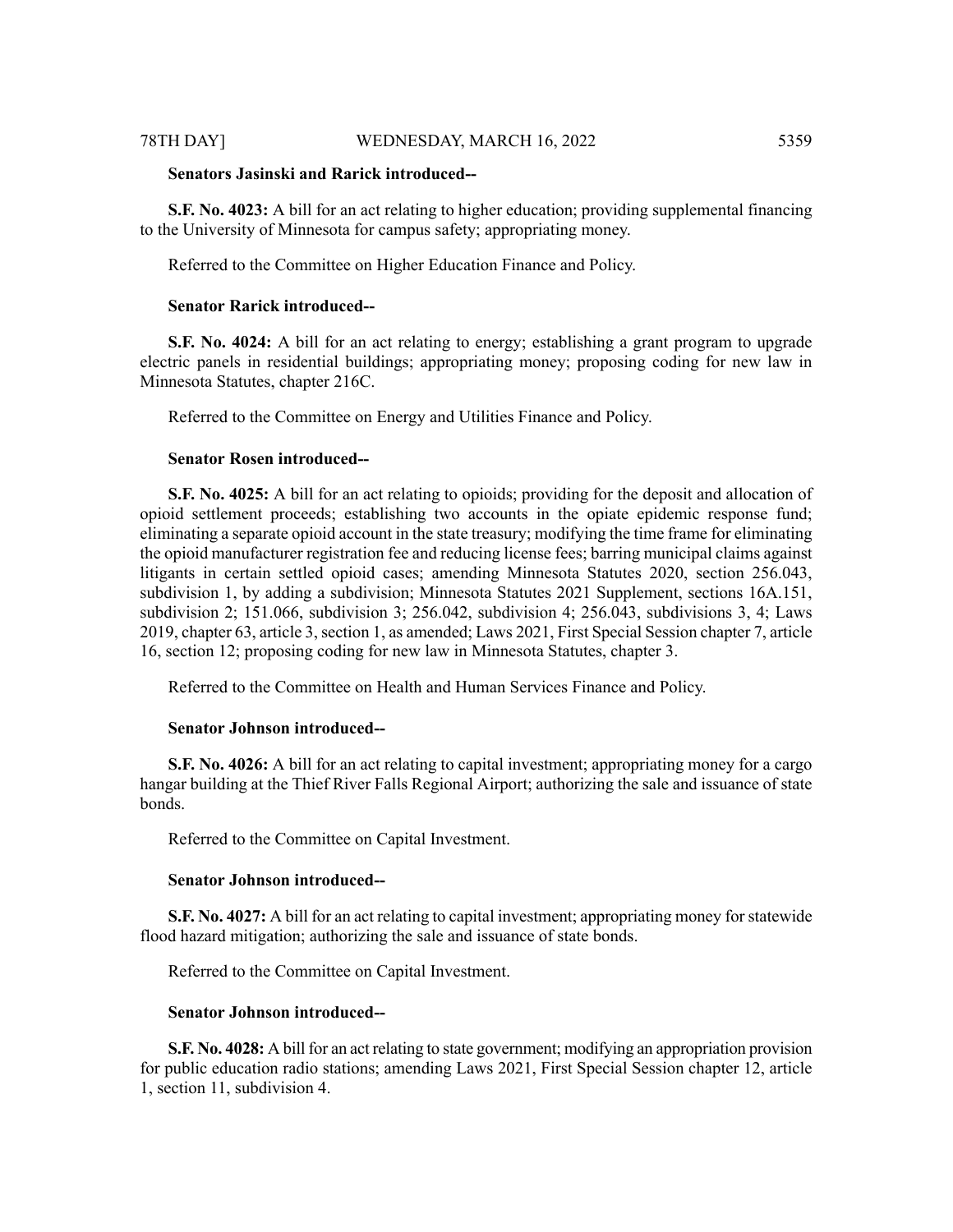Referred to the Committee on State Government Finance and Policy and Elections.

#### **Senators Abeler, Senjem, Hoffman, Newton, and Clausen introduced--**

**S.F. No. 4029:** A bill for an act relating to transit; providing for expansion of the Metro Mobility service area to Ramsey; appropriating money; amending Minnesota Statutes 2020, section 473.386, subdivision 3.

Referred to the Committee on Transportation Finance and Policy.

### **Senators Draheim, Newman, and Benson introduced--**

**S.F. No. 4030:** A bill for an act relating to health care; providing the Board of Medical Practice discretion in investigating certain complaints against a regulated person; amending Minnesota Statutes 2020, section 147.161, subdivision 1.

Referred to the Committee on Health and Human Services Finance and Policy.

### **Senators Tomassoni, Senjem, Hoffman, Clausen, and Pratt introduced--**

**S.F. No. 4031:** A bill for an act relating to taxation; sales and use; providing refundable exemptions for construction materials for certain school buildings; appropriating money.

Referred to the Committee on Taxes.

#### **Senators Benson and Eichorn introduced--**

**S.F. No. 4032:** A bill for an act relating to energy; modifying the hydroelectric capacity that qualifies as an eligible energy technology under the renewable energy standard; amending Minnesota Statutes 2020, section 216B.1691, subdivision 1.

Referred to the Committee on Energy and Utilities Finance and Policy.

#### **Senators Kent, Dibble, Johnson Stewart, Abeler, and Carlson introduced--**

**S.F. No. 4033:** A bill for an act relating to transportation; requiring a minimum crew size for certain rail carriers; imposing penalties; proposing coding for new law in Minnesota Statutes, chapter 219.

Referred to the Committee on Transportation Finance and Policy.

#### **Senator Housley introduced--**

**S.F. No. 4034:** A bill for an act relating to capital investment; appropriating money for the library construction grant program; authorizing the sale and issuance of state bonds.

Referred to the Committee on Capital Investment.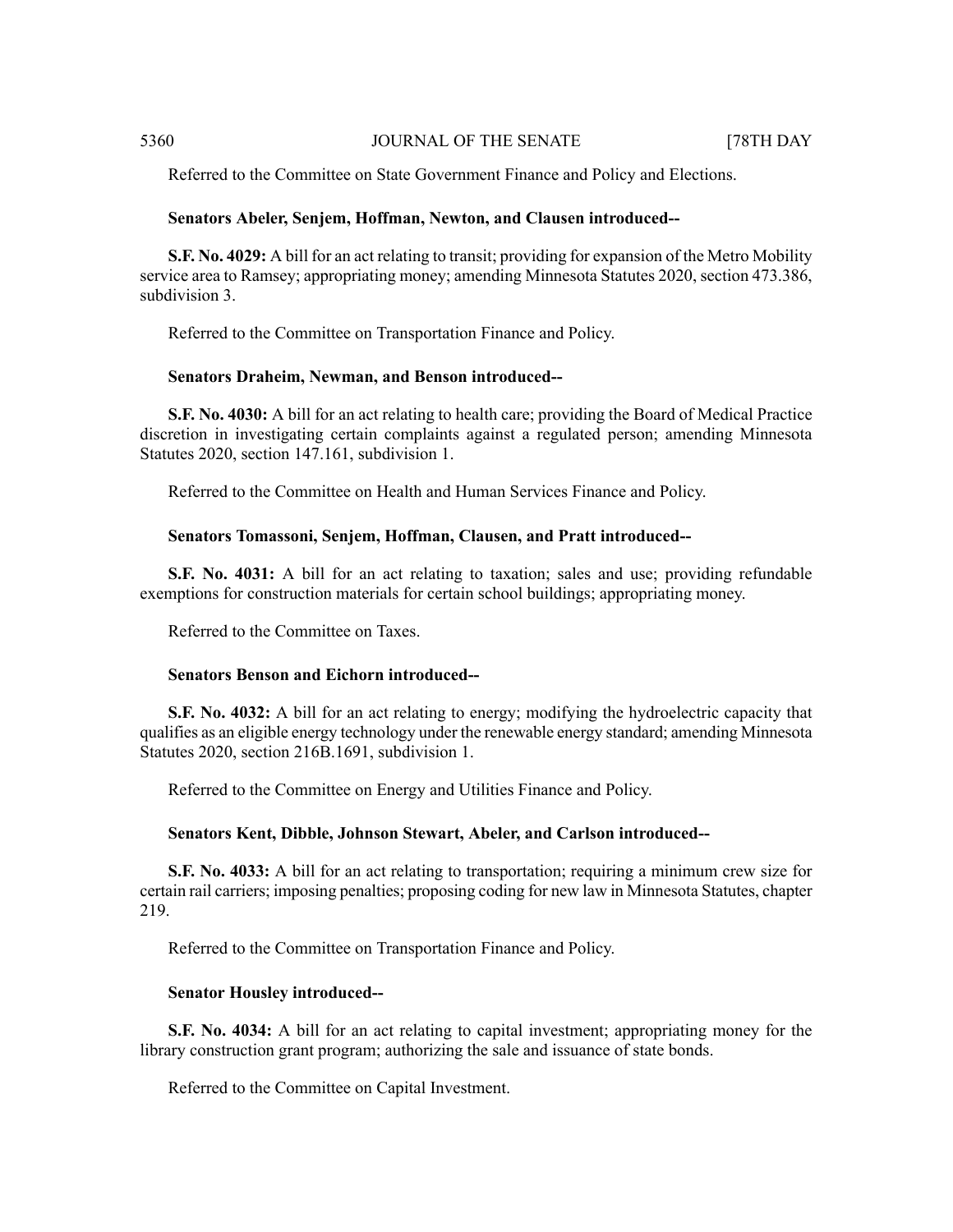**S.F. No. 4035:** A bill for an act relating to capital investment; appropriating money for a child care center in the city of Luverne; authorizing the sale and issuance of state bonds.

Referred to the Committee on Capital Investment.

#### **Senators Westrom and Ingebrigtsen introduced--**

**S.F. No. 4036:** A bill for an act relating to natural resources; appropriating money from environment and natural resources trust fund.

Referred to the Committee on Environment and Natural Resources Finance.

### **Senator Johnson Stewart introduced--**

**S.F. No. 4037:** A bill for an act relating to local government; appropriating money for grants to perpetuate public land survey system monuments and associated data; requiring a report; amending Minnesota Statutes 2020, section 381.12, subdivision 2; proposing coding for new law in Minnesota Statutes, chapter 381.

Referred to the Committee on State Government Finance and Policy and Elections.

#### **Senator Newton introduced--**

**S.F. No. 4038:** A bill for an act relating to health care; requiring pharmacists to dispense a prescription using an audible container label or braille container label for patients who are visually impaired or blind; amending Minnesota Statutes 2020, section 151.212, by adding a subdivision.

Referred to the Committee on Health and Human Services Finance and Policy.

#### **Senator Bigham introduced--**

**S.F. No. 4039:** A bill for an act relating to public safety; amending certain statutes regarding public safety and corrections; providing for grant programs; requiring reports; appropriating money for courts, civil legal services, Guardian Ad Litem Board, Board Of Public Defense, human rights, public safety, Peace Officer Standards and Training Board, private detective board, and corrections; amending Minnesota Statutes 2020, sections 299C.063, subdivision 2, by adding a subdivision; 326.3382, subdivision 2; 611A.31, subdivision 2, by adding a subdivision; 611A.32, subdivisions 1, 1a, 2, 3; 611A.345; 611A.35; proposing coding for new law in Minnesota Statutes, chapter 299A.

Referred to the Committee on Judiciary and Public Safety Finance and Policy.

#### **Senator Bigham introduced--**

**S.F. No. 4040:** A bill for an act relating to judiciary; eliminating the fee for uncertified copies of instruments from civil or criminal proceedings; providing expedited attorney entry to district courthouse buildings; providing attorneys secured access to court records; amending Minnesota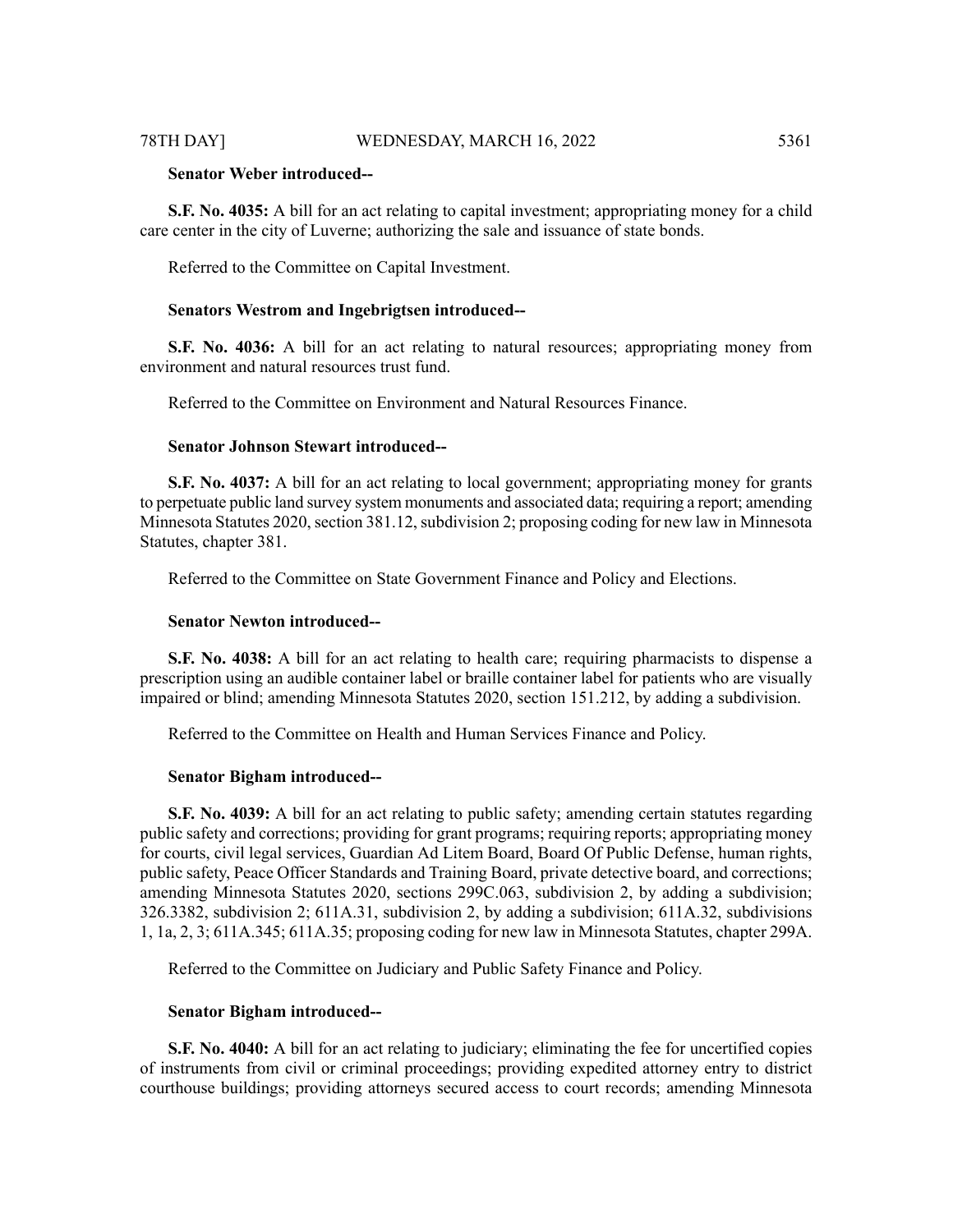Statutes 2020, section 357.021, subdivision 2; proposing coding for new law in Minnesota Statutes, chapter 484.

Referred to the Committee on Judiciary and Public Safety Finance and Policy.

#### **Senators Koran, Draheim, and Benson introduced--**

**S.F. No. 4041:** A bill for an act relating to state government; creating a Health and Human Services Coordinating and Financing Board to coordinate health and human services programs; restructuring the Department of Human Services by establishing a Department of Health Care Services, Department of Forensic Services, Department of Direct Care Services, and Office of Eligibility Services; transferring duties from the Department of Human Services and other state agencies to the new state agencies and office; transferring other duties among state agencies; requiring a report; amending Minnesota Statutes 2020, sections 15A.0815, subdivision 2; 299A.015; Minnesota Statutes 2021 Supplement, sections 15.01; 15.06, subdivision 1; 43A.08, subdivision 1a; proposing coding for new law in Minnesota Statutes, chapters 60A; 144A; 256; proposing coding for new law as Minnesota Statutes, chapters 246C; 246D; 256T; 256U.

Referred to the Committee on Human Services Reform Finance and Policy.

#### **Senator Bakk introduced--**

**S.F. No. 4042:** A bill for an act relating to capital investment; appropriating money for expansion of the hockey arena in Hermantown; authorizing the sale and issuance of state bonds.

Referred to the Committee on Capital Investment.

#### **Senators Westrom and Ingebrigtsen introduced--**

**S.F. No. 4043:** A bill for an act relating to natural resources; providing environment and natural resources trust fund appropriation extensions.

Referred to the Committee on Environment and Natural Resources Finance.

#### **Senators Coleman, Dornink, Duckworth, and Johnson introduced--**

**S.F. No. 4044:** A bill for an act relating to public safety; appropriating money for fire department personal protective equipment grants.

Referred to the Committee on Judiciary and Public Safety Finance and Policy.

#### **Senator Coleman introduced--**

**S.F. No. 4045:** A bill for an act relating to rare diseases; modifying provisions governing the Rare Disease Advisory Council; instructing the revisor of statutes to renumber certain statutes; appropriating money; amending Minnesota Statutes 2020, section 137.68.

Referred to the Committee on Higher Education Finance and Policy.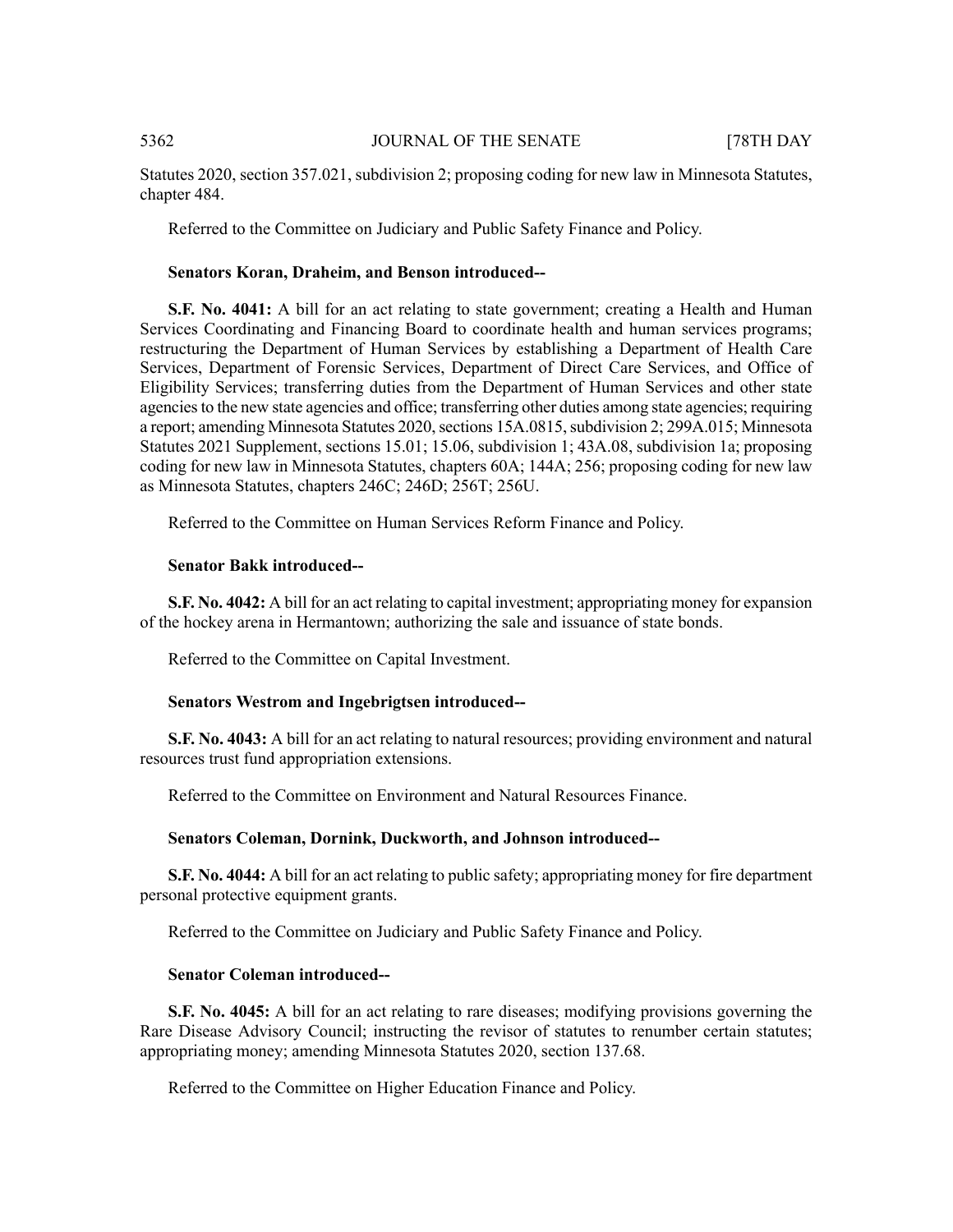#### 78TH DAY] WEDNESDAY, MARCH 16, 2022 5363

#### **Senators Lang and Rosen introduced--**

**S.F. No. 4046:** A bill for an act relating to behavioral health; establishing the Task Force on Maternal Health and Substance Use Disorder; requiring reports; appropriating money.

Referred to the Committee on Health and Human Services Finance and Policy.

#### **Senator Champion introduced--**

**S.F. No. 4047:** A bill for an act relating to economic development; appropriating money to build and invest in economic structures that educate, mobilize, and equip Black women with the necessary tools to build, retain, and strengthen the capacity to build wealth.

Referred to the Committee on Jobs and Economic Growth Finance and Policy.

#### **Senator Champion introduced--**

**S.F. No. 4048:** A bill for an act relating to capital investment; appropriating money for capital improvements and historical preservation efforts at Camp Katherine Parsons in Carver County.

Referred to the Committee on Jobs and Economic Growth Finance and Policy.

#### **Senators Senjem, Dziedzic, and Rest introduced--**

**S.F. No. 4049:** A bill for an act relating to taxation; individual income and corporate franchise taxes; modifying the credit for rehabilitation of historic structures; amending Minnesota Statutes 2020, section 290.0681, subdivisions 2, 3, 4; Minnesota Statutes 2021 Supplement, section 290.0681, subdivision 10.

Referred to the Committee on Taxes.

#### **Senator Limmer introduced--**

**S.F. No. 4050:** A bill for an act relating to local government; permitting the Hennepin Board of County Commissioners to set reasonable allowances for expenses or a per diem allowance for members of boards or agencies; amending Minnesota Statutes 2020, section 375.47, subdivision 1.

Referred to the Committee on Local Government Policy.

#### **Senators Tomassoni and Bakk introduced--**

**S.F. No. 4051:** A bill for an act relating to education finance; increasing the consolidation transition aid for consolidating school districts; appropriating money; amending Minnesota Statutes 2020, section 123A.485, subdivision 2; Laws 2021, First Special Session chapter 13, article 1, section 10, subdivision 5.

Referred to the Committee on Education Finance and Policy.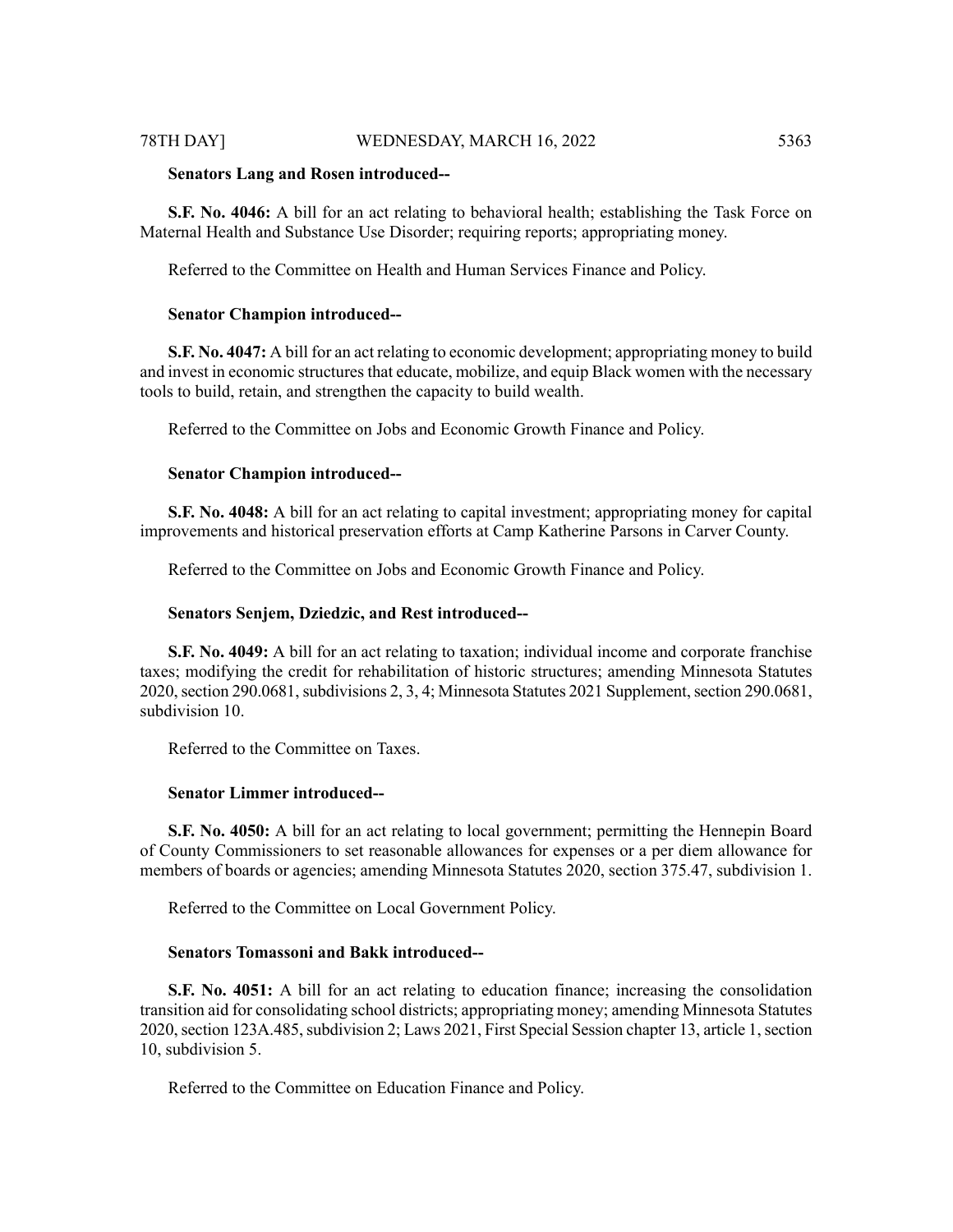### **Senators Tomassoni and Bakk introduced--**

**S.F. No. 4052:** A bill for an act relating to natural resources; appropriating money for the Canisteo Flood Mitigation Project to mitigate threats to public safety, property, and regional water quality.

Referred to the Committee on Environment and Natural Resources Finance.

#### **Senators Koran, Eaton, Utke, Abeler, and Rosen introduced--**

**S.F. No. 4053:** A bill for an act relating to human services; requiring the commissioner of human services to conduct a prescription digital therapeutics pilot project; requiring a report; appropriating money.

Referred to the Committee on Human Services Reform Finance and Policy.

#### **Senator Rarick introduced--**

**S.F. No. 4054:** A bill for an act relating to agriculture; modifying membership of the Food Safety and Defense Task Force; amending Minnesota Statutes 2020, section 28A.21, subdivision 2.

Referred to the Committee on Agriculture and Rural Development Finance and Policy.

#### **Senator Rarick introduced--**

**S.F. No. 4055:** A bill for an act relating to higher education; establishing a grant program for organizations providing vocational and life skills training to young adults with learning differences and autism; requiring a report; appropriating money; proposing coding for new law in Minnesota Statutes, chapter 136A.

Referred to the Committee on Higher Education Finance and Policy.

#### **Senator Rarick introduced--**

**S.F. No. 4056:** A bill for an act relating to higher education; appropriating money for a grant to Minnesota Independence College and Community for student scholarships and tuition reduction.

Referred to the Committee on Higher Education Finance and Policy.

#### **Senator Rarick introduced--**

**S.F. No. 4057:** A bill for an act relating to employment; extending the amount of hours per day a minor under the age of 16 is allowed to work; amending Minnesota Statutes 2020, section 181A.04, subdivision 3.

Referred to the Committee on Labor and Industry Policy.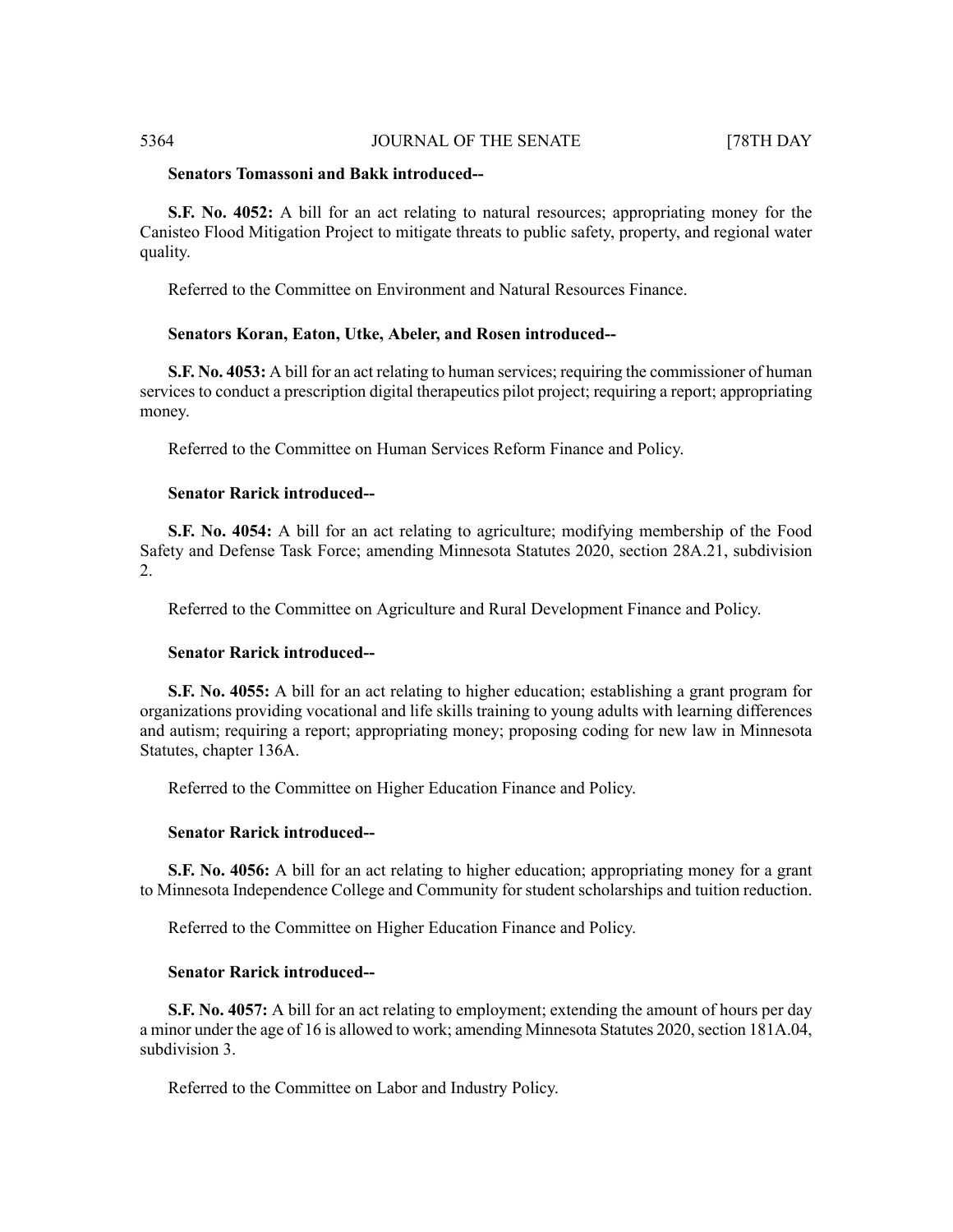#### 78TH DAY] WEDNESDAY, MARCH 16, 2022 5365

#### **Senator Ingebrigtsen introduced--**

**S.F. No. 4058:** A bill for an act relating to local taxes; amending the authority for the city of Fergus Falls to impose a local sales and use tax; amending Laws 2021, First Special Session chapter 14, article 8, section 6.

Referred to the Committee on Taxes.

#### **Senators Clausen and Bigham introduced--**

**S.F. No. 4059:** A bill for an act relating to public safety; appropriating money for grants to law enforcement agencies to establish community-based public safety programs for high school students to mentor students and provide education and encouragement regarding career opportunities in law enforcement.

Referred to the Committee on Judiciary and Public Safety Finance and Policy.

#### **Senator Ingebrigtsen introduced--**

**S.F. No. 4060:** A bill for an act relating to capital investment; appropriating money for flood projects in Otter Tail County; authorizing the sale and issuance of state bonds.

Referred to the Committee on Capital Investment.

#### **Senator Ingebrigtsen introduced--**

**S.F. No. 4061:** A bill for an act relating to capital investment; appropriating money for a new community center in the city of Ottertail; authorizing the sale and issuance of state bonds.

Referred to the Committee on Capital Investment.

#### **Senator Ingebrigtsen introduced--**

**S.F. No. 4062:** A bill for an act relating to state government; appropriating money for environment and natural resources; modifying prior appropriations; modifying commissioner's duties; modifying provisions for easement stewardship accounts; modifying submission date and frequency on certain reports; modifying requirements to notify of water pollution; modifying permitting efficiency provisions; modifying eligibility for small business pollution prevention assistance; providing for grants for stormwater infrastructure; providing for sale and issuance of state bonds; modifying disposition of certain payments for assistance; modifying provisions for waste management assistance; providing for product stewardship for solar photovoltaic modules; prohibiting lead and cadmium in certain consumer products; requiring reports; requiring rulemaking; amending Minnesota Statutes 2020, sections 13.7411, subdivision 4; 103B.103; 115.03, subdivision 1; 115.061; 115.542, subdivisions 3, 4, by adding a subdivision; 115A.03, by adding a subdivision; 115A.49; 115A.51; 115A.54, subdivisions 1, 2, 2a; 115A.565, subdivision 3; 115B.17, subdivision 14; 115B.52, subdivision 4; 116.993, subdivision 2; Minnesota Statutes 2021 Supplement, section 115A.565, subdivision 1; Laws 2021, First Special Session chapter 6, article 1, section 2; proposing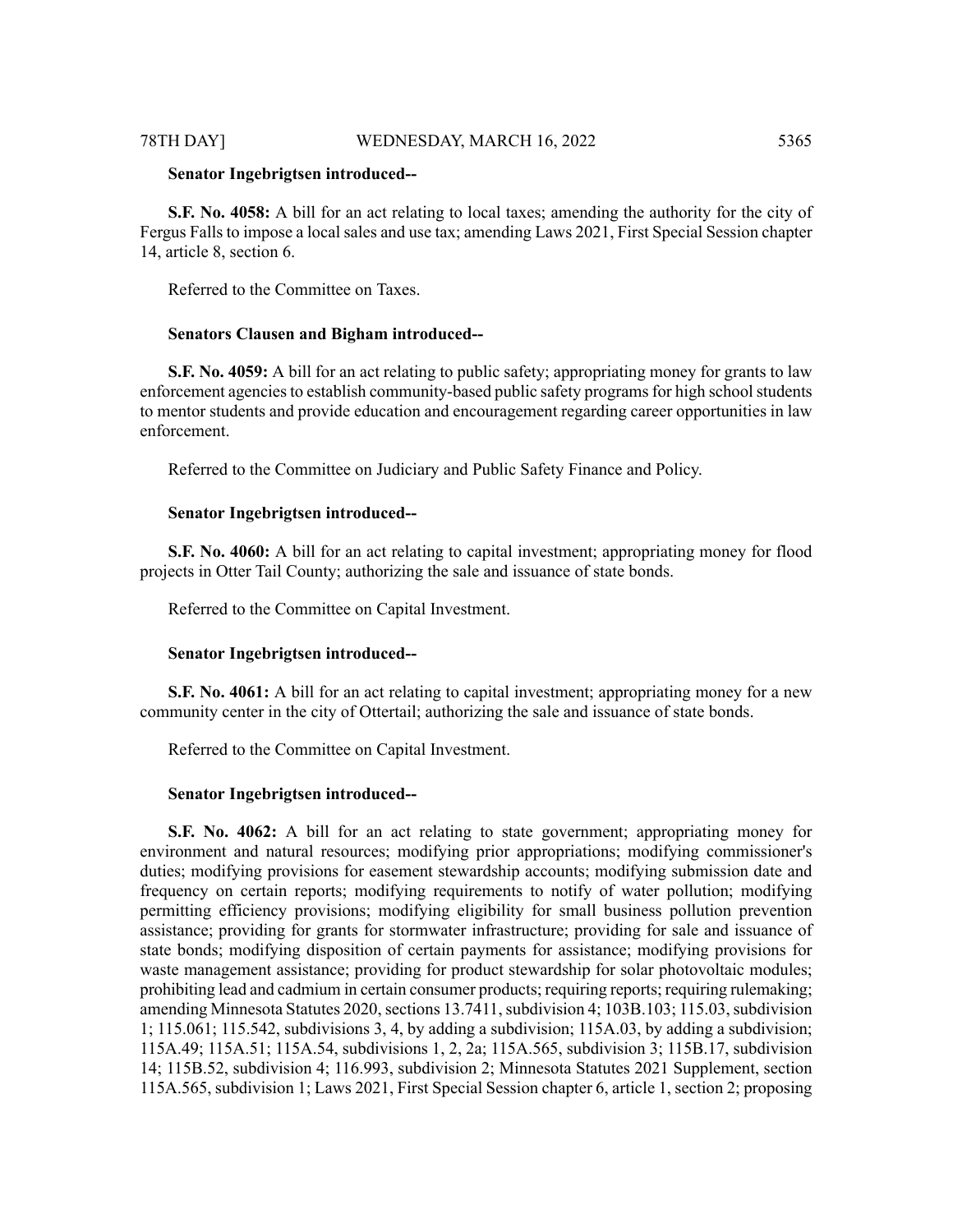coding for new law in Minnesota Statutes, chapters 115; 115A; 325E; repealing Minnesota Statutes 2020, sections 325E.389; 325E.3891.

Referred to the Committee on Environment and Natural Resources Finance.

#### **Senator Kiffmeyer introduced--**

**S.F. No. 4063:** A bill for an act relating to transportation; appropriating money for an interchange at marked U.S. Highway 10 and Twin Lakes Road in the city of Elk River.

Referred to the Committee on Transportation Finance and Policy.

#### **Senator Kiffmeyer introduced--**

**S.F. No. 4064:** A bill for an act relating to transportation; appropriating money for an interchange at marked U.S. Highway 10 and Adams Street in Elk River.

Referred to the Committee on Transportation Finance and Policy.

#### **Senator Kiffmeyer introduced--**

**S.F. No. 4065:** A bill for an act relating to cosmetology; modifying Board of Cosmetologist Examiners provisions; amending Minnesota Statutes 2020, sections 155A.20; 155A.23, subdivisions 8, 11, 18, by adding a subdivision; 155A.25, subdivision 1a; 155A.27, subdivisions 1, 5a, 6, 7, 10, by adding a subdivision; 155A.271, subdivision 1; 155A.29, subdivisions 1, 4; 155A.30, subdivisions 2, 3, 4, 6, 11.

Referred to the Committee on State Government Finance and Policy and Elections.

#### **Senators Jasinski, Senjem, Housley, Howe, and Pratt introduced--**

**S.F. No. 4066:** A bill for an act relating to transportation; appropriating money for local roads and bridges; authorizing sale and issuance of general obligation bonds.

Referred to the Committee on Capital Investment.

#### **Senators Kunesh, Wiger, and Cwodzinski introduced--**

**S.F. No. 4067:** A bill for an act relating to education; modifying provisions for teacher preparation time; amending Minnesota Statutes 2020, section 122A.50.

Referred to the Committee on Education Finance and Policy.

#### **Senator Dahms introduced--**

**S.F. No. 4068:** A bill for an act relating to education finance; increasing career and technical revenue; appropriating money; amending Minnesota Statutes 2020, section 124D.4531, subdivisions 1, 1a, 1b; Laws 2021, First Special Session chapter 13, article 1, section 10, subdivision 9; repealing Minnesota Statutes 2020, section 124D.4531, subdivision 3a.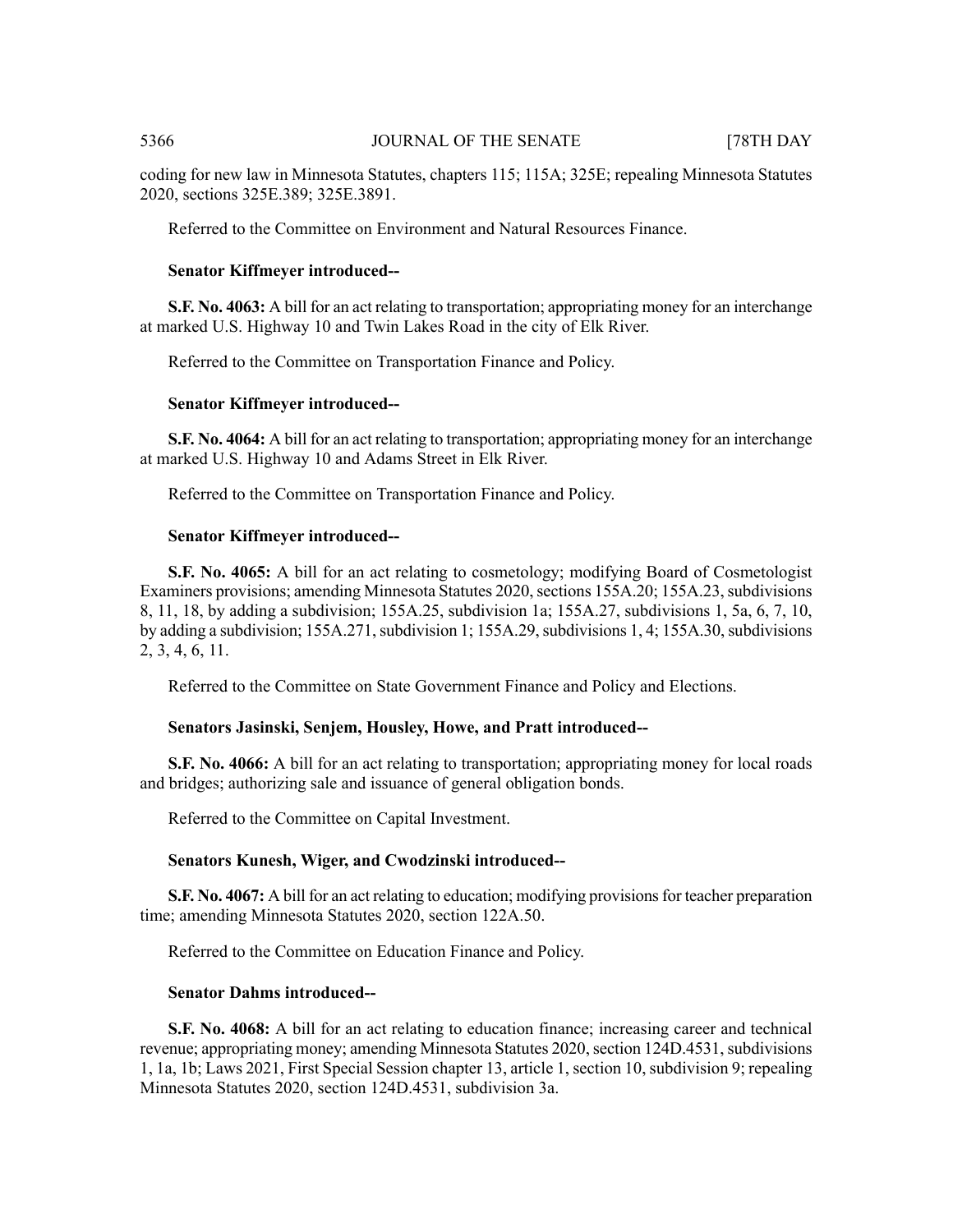Referred to the Committee on Education Finance and Policy.

#### **Senators Howe, Rosen, Senjem, Jasinski, and Rarick introduced--**

**S.F. No. 4069:** A bill for an act relating to retirement; State Patrol retirement plan; modifying contribution rates; amending Minnesota Statutes 2020, section 352B.02, subdivisions 1a, 1c.

Referred to the Committee on State Government Finance and Policy and Elections.

#### **Senators Howe, Rosen, Senjem, Jasinski, and Rarick introduced--**

**S.F. No. 4070:** A bill for an act relating to retirement; State Patrol retirement plan; eliminating the cap on accruals; amending Minnesota Statutes 2020, sections 352B.011, subdivision 4; 352B.08, subdivision 2; 352B.11, subdivision 1.

Referred to the Committee on State Government Finance and Policy and Elections.

#### **Senators Rosen, Howe, Senjem, Jasinski, and Rarick introduced--**

**S.F. No. 4071:** A bill for an act relating to retirement; Minnesota State Retirement System; reducing the investment rate of return assumption; amending Minnesota Statutes 2020, section 356.215, subdivision 8.

Referred to the Committee on State Government Finance and Policy and Elections.

#### **Senator Bakk introduced--**

**S.F. No. 4072:** A bill for an act relating to economic development; authorizing separation and retention incentive programs for employees of the Department of Iron Range Resources and Rehabilitation.

Referred to the Committee on Jobs and Economic Growth Finance and Policy.

#### **Senator Westrom introduced--**

**S.F. No. 4073:** A bill for an act relating to capital investment; appropriating money for a community center in the city of Breckenridge; authorizing the sale and issuance of state bonds.

Referred to the Committee on Capital Investment.

#### **Senator Rarick introduced--**

**S.F. No. 4074:** A bill for an act relating to corrections; appropriating money for instruction to incarcerated individuals for employment after incarceration and work release.

Referred to the Committee on Judiciary and Public Safety Finance and Policy.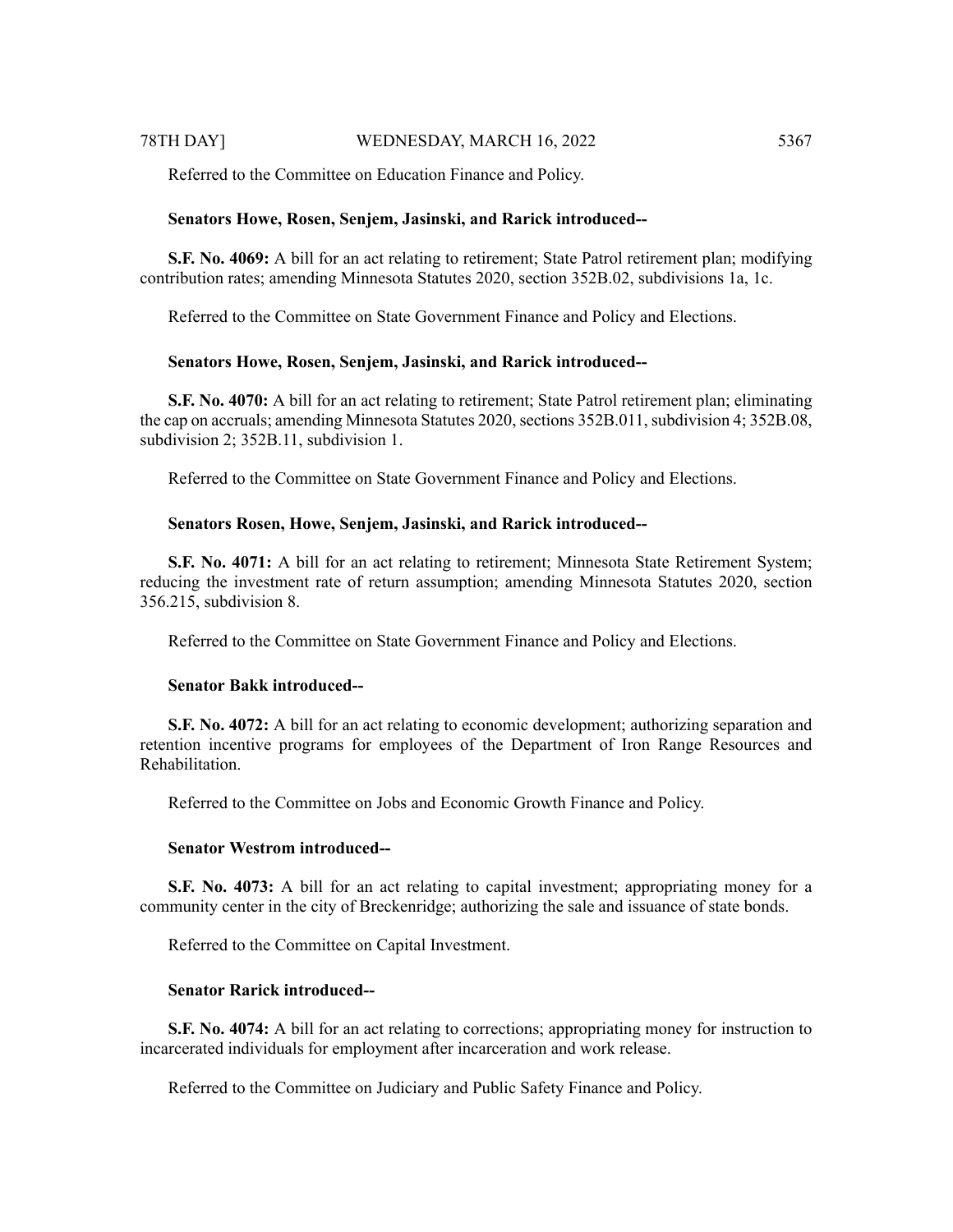#### **Senator Koran introduced--**

**S.F. No. 4075:** A bill for an act relating to state government; appropriating money for block grants to public stations.

Referred to the Committee on State Government Finance and Policy and Elections.

#### **Senator Koran introduced--**

**S.F. No. 4076:** A bill for an act relating to health; allowing the commissioner of human services to enter into value-based purchasing arrangements with drug manufacturers; amending Minnesota Statutes 2020, section 256B.0625, by adding a subdivision.

Referred to the Committee on Health and Human Services Finance and Policy.

#### **Senators Jasinski, Draheim, Howe, and Chamberlain introduced--**

**S.F. No. 4077:** A bill for an act relating to taxation; property; eliminating commercial and industrial property from the state general levy; amending Minnesota Statutes 2020, section 275.025, subdivision 4; Minnesota Statutes 2021 Supplement, section 275.025, subdivision 1; repealing Minnesota Statutes 2020, section 275.025, subdivisions 5, 6; Minnesota Statutes 2021 Supplement, section 275.025, subdivision 2.

Referred to the Committee on Taxes.

#### **Senator Koran introduced--**

**S.F. No. 4078:** A bill for an act relating to health; appropriating money for local public health emergency preparedness and response capabilities.

Referred to the Committee on Health and Human Services Finance and Policy.

#### **Senators Putnam and Eaton introduced--**

**S.F. No. 4079:** A bill for an act relating to higher education; setting minimum counselor requirements for Minnesota State College campuses; appropriating money; amending Minnesota Statutes 2020, section 136F.20, by adding a subdivision.

Referred to the Committee on Higher Education Finance and Policy.

#### **Senators Klein and Abeler introduced--**

**S.F. No. 4080:** A bill for an act relating to public health; creating an open discussion process by which certain parties of a health care adverse incident may discuss potential outcomes; proposing coding for new law in Minnesota Statutes, chapter 145.

Referred to the Committee on Health and Human Services Finance and Policy.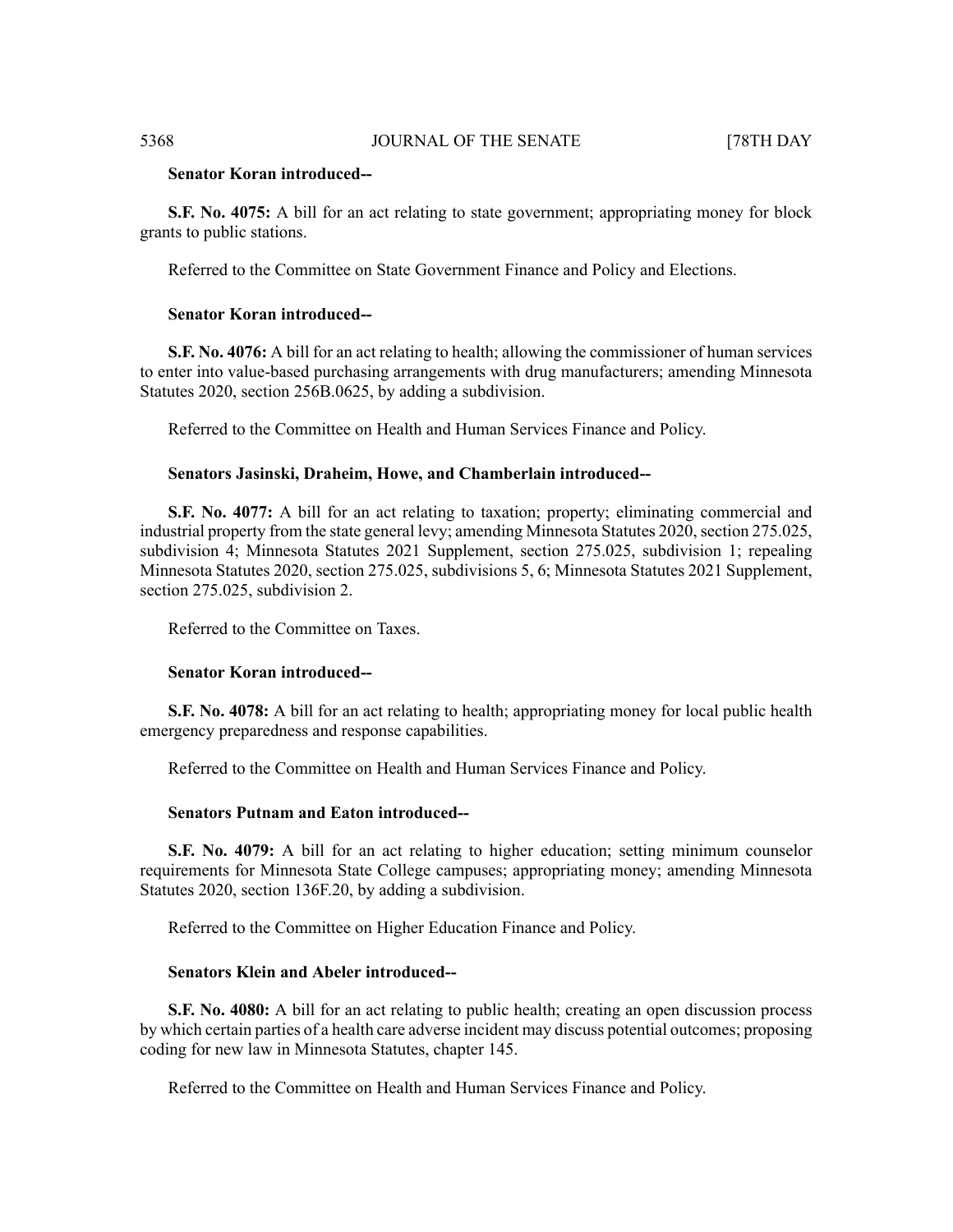#### 78TH DAY] WEDNESDAY, MARCH 16, 2022 5369

#### **Senators Marty and McEwen introduced--**

**S.F. No. 4081:** A bill for an act relating to pipelines; providing for the disposition of abandoned pipelines; requiring a pipeline abandonment plan; amending Minnesota Statutes 2020, section 216G.02, by adding subdivisions; proposing coding for new law in Minnesota Statutes, chapter 216G.

Referred to the Committee on Energy and Utilities Finance and Policy.

#### **Senator Mathews introduced--**

**S.F. No. 4082:** A bill for an act relating to energy; modifying the prohibition on construction of new nuclear-powered electric generating plants; amending Minnesota Statutes 2020, section 216B.243, subdivision 3b.

Referred to the Committee on Energy and Utilities Finance and Policy.

#### **Senators Abeler, Howe, Kiffmeyer, Utke, and Mathews introduced--**

**S.F. No. 4083:** A bill for an act relating to health; establishing protections for practitioners and pharmacists when prescribing or dispensing a prescription drug for off-label use; proposing coding for new law in Minnesota Statutes, chapter 151.

Referred to the Committee on Health and Human Services Finance and Policy.

#### **Senators Benson, Chamberlain, Johnson, Dornink, and Eichorn introduced--**

**S.F. No. 4084:** A bill for an act relating to education; allowing a parent to opt their child out of a face covering requirement; proposing coding for new law in Minnesota Statutes, chapter 121A.

Referred to the Committee on Education Finance and Policy.

#### **Senators Rest, Hoffman, Howe, Weber, and Klein introduced--**

**S.F. No. 4085:** A bill for an act relating to taxation; property; increasing the market value exclusion for disabled veterans; amending Minnesota Statutes 2021 Supplement, section 273.13, subdivision 34.

Referred to the Committee on Taxes.

#### **Senators Rest, Weber, Klein, and Dziedzic introduced--**

**S.F. No. 4086:** A bill for an act relating to taxation; tax increment financing; clarifying various pooling provisions; clarifying administrative expense limitations; expanding the application of violations and remedies; amending Minnesota Statutes 2020, sections 469.174, subdivision 14, by adding a subdivision; 469.176, subdivisions 3, 4; 469.1763, subdivision 6; 469.1771, subdivisions 2, 2a, 3; Minnesota Statutes 2021 Supplement, section 469.1763, subdivisions 2, 3, 4.

Referred to the Committee on Taxes.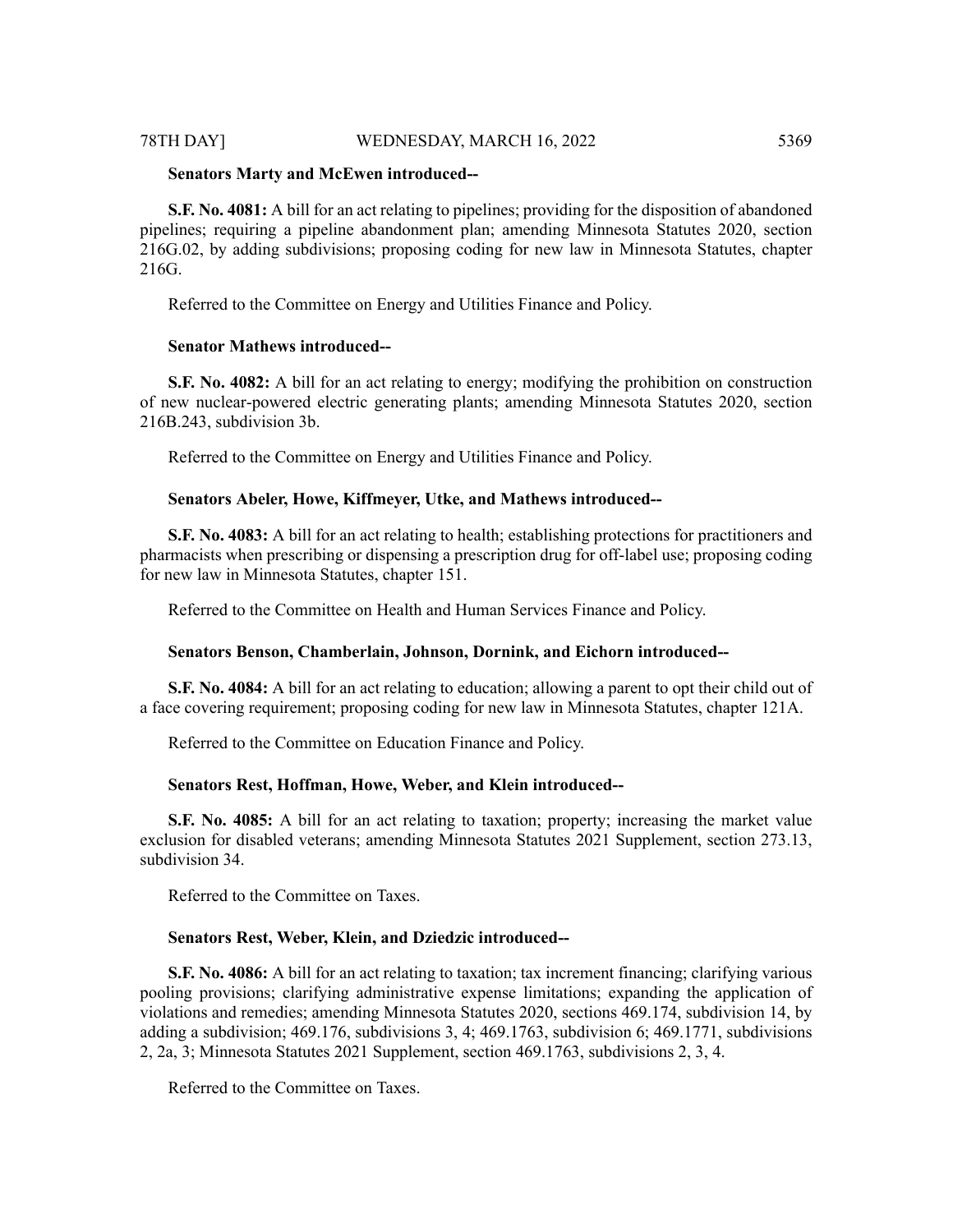#### **MOTIONS AND RESOLUTIONS**

Senator Howe moved that the name of Senator Koran be added as a co-author to S.F. No. 1602. The motion prevailed.

Senator Abeler moved that the name of Senator Dibble be added as a co-author to S.F. No. 2142. The motion prevailed.

Senator López Franzen moved that the name of Senator McEwen be added as a co-author to S.F. No. 2351. The motion prevailed.

Senator Dziedzic moved that the name of Senator Osmek be added as a co-author to S.F. No. 2505. The motion prevailed.

Senator Anderson moved that the name of Senator Mathews be added as a co-author to S.F. No. 2611. The motion prevailed.

Senator Kunesh moved that the name of Senator McEwen be added as a co-author to S.F. No. 2881. The motion prevailed.

Senator Ingebrigtsen moved that the name of Senator Bigham be added as a co-author to S.F. No. 2889. The motion prevailed.

Senator Limmer moved that the name of Senator Dibble be added as a co-author to S.F. No. 3041. The motion prevailed.

Senator Klein moved that the name of Senator Bigham be added as a co-author to S.F. No. 3185. The motion prevailed.

Senator Bigham moved that her name be stricken as chief author, shown as a co-author, and the name of Senator Howe be added as chief author to S.F. No. 3193. The motion prevailed.

Senator Abeler moved that the name of Senator Marty be added as a co-author to S.F. No. 3279. The motion prevailed.

Senator Utke moved that the name of Senator Anderson be added as a co-author to S.F. No. 3408. The motion prevailed.

Senator Kiffmeyer moved that the names of Senators Rosen, Ruud, and Anderson be added as co-authors to S.F. No. 3504. The motion prevailed.

Senator Howe moved that the name of Senator Gazelka be added as a co-author to S.F. No. 3538. The motion prevailed.

Senator Eaton moved that the name of Senator Abeler be added as a co-author to S.F. No. 3569. The motion prevailed.

Senator Johnson moved that the name of Senator Eken be added as a co-author to S.F. No. 3623. The motion prevailed.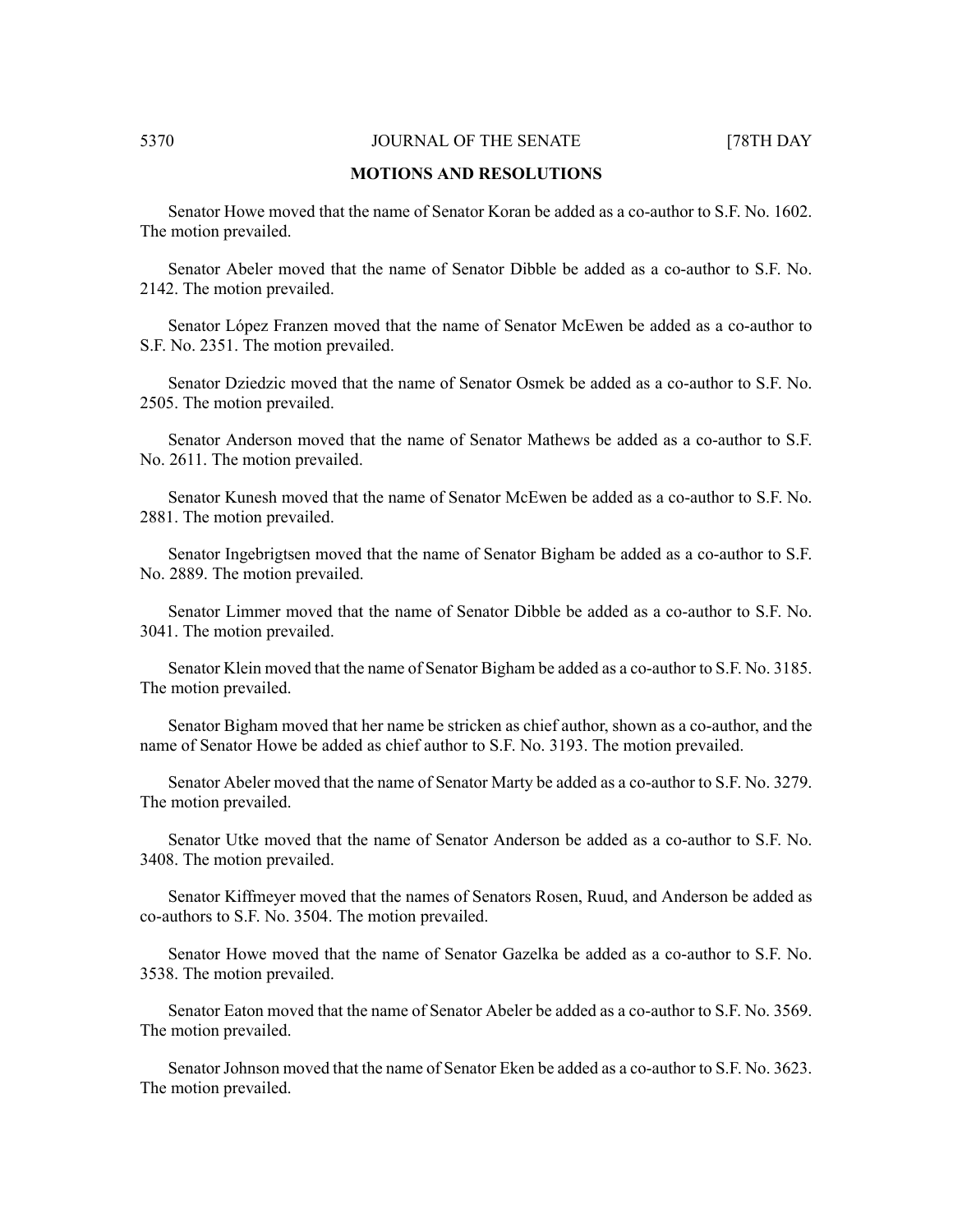#### 78TH DAY] WEDNESDAY, MARCH 16, 2022 5371

Senator Mathews moved that his name be stricken as chief author, shown as a co-author, and the name of Senator Utke be added as chief author to S.F. No. 3636. The motion prevailed.

Senator Koran moved that the name of Senator Draheim be added as a co-author to S.F. No. 3658. The motion prevailed.

Senator Koran moved that the name of Senator Draheim be added as a co-author to S.F. No. 3665. The motion prevailed.

Senator Nelson moved that the name of Senator Ruud be added as a co-author to S.F. No. 3695. The motion prevailed.

Senator Ingebrigtsen moved that the name of Senator Nelson be added as a co-author to S.F. No. 3750. The motion prevailed.

Senator Pappas moved that the name of Senator Kunesh be added as a co-author to S.F. No. 3809. The motion prevailed.

Senator Port moved that the name of Senator Dibble be added as a co-author to S.F. No. 3835. The motion prevailed.

Senator Koran moved that the name of Senator Dibble be added as a co-author to S.F. No. 3857. The motion prevailed.

Senator Ingebrigtsen moved that the name of Senator Mathews be added as a co-author to S.F. No. 3894. The motion prevailed.

Senator Wiklund moved that the name of Senator Kent be added as a co-author to S.F. No. 3908. The motion prevailed.

Senator Rest moved that the names of Senators Rarick and Putnam be added as co-authors to S.F. No. 3913. The motion prevailed.

Senator Ruud moved that the name of Senator Eaton be added as a co-author to S.F. No. 3934. The motion prevailed.

Senator Clausen moved that his name be stricken as a co-author to S.F. No. 3943. The motion prevailed.

Senator Bigham moved that her name be stricken as a co-author to S.F. No. 3943. The motion prevailed.

Senator Weber moved that the name of Senator Rest be added as a co-author to S.F. No. 3945. The motion prevailed.

Senator Draheim moved that the name of Senator Rest be added as a co-author to S.F. No. 3994. The motion prevailed.

Senator Murphy moved that the names of Senators López Franzen, Wiklund, and Port be added as co-authors to S.F. No. 4006. The motion prevailed.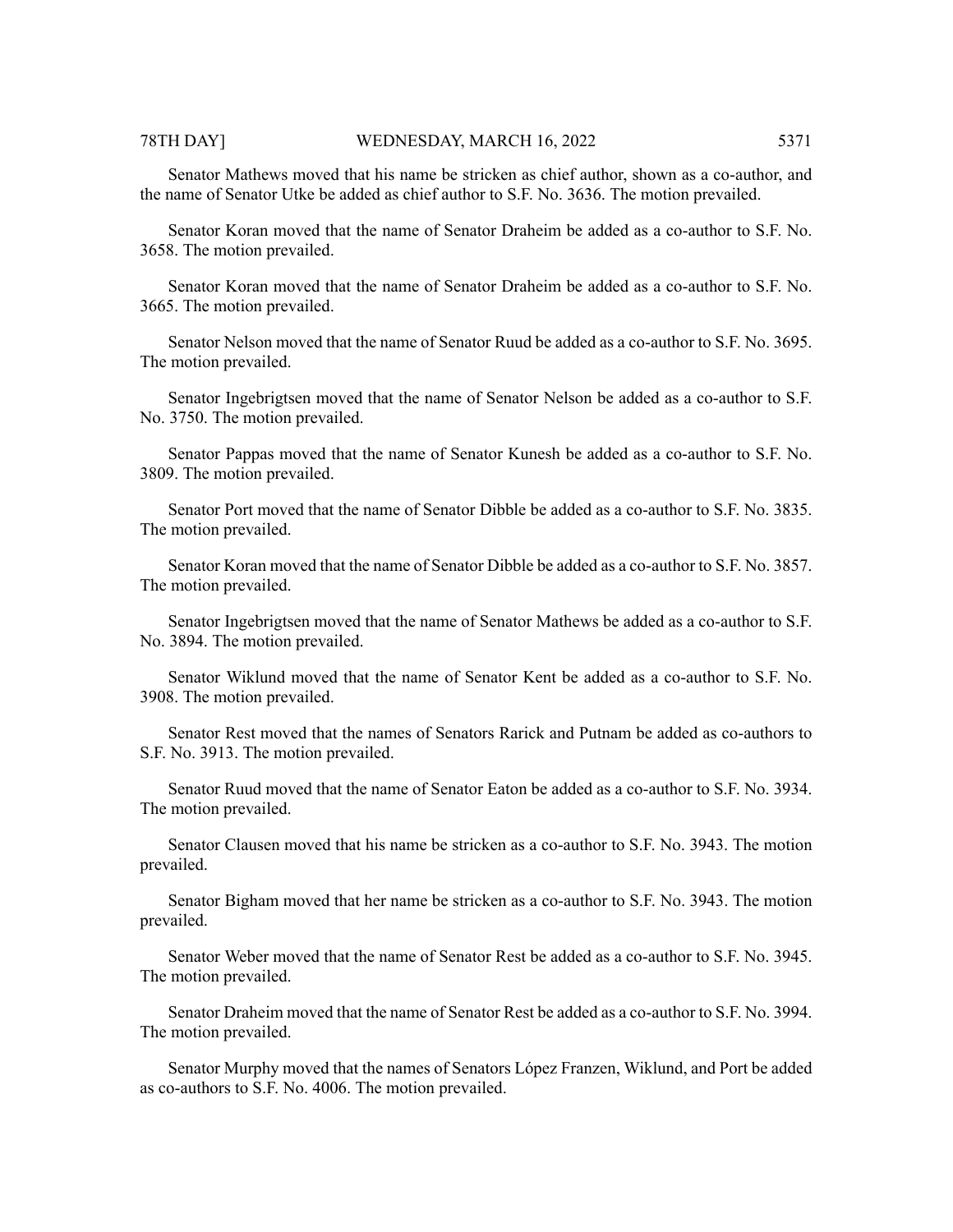Senator Johnson, for Senator Housley, moved that S.F. No. 2317 be withdrawn from the Committee on Judiciary and Public Safety Finance and Policy and re-referred to the Committee on Civil Law and Data Practices Policy. The motion prevailed.

Senator Johnson, for Senator Benson, moved that S.F. No. 3662 be withdrawn from the Committee on Civil Law and Data Practices Policy and re-referred to the Committee on Health and Human Services Finance and Policy. The motion prevailed.

Senator Port moved that S.F. No. 3970 be withdrawn from the Committee on Education Finance and Policy and re-referred to the Committee on Taxes. The motion prevailed.

Senator Rosen moved that H.F. No. 2875 be withdrawn from the Committee on Finance, and re-referred to the Committee on Rules and Administration for comparison with S.F. No. 3003, now on General Orders. The motion prevailed.

### **ADJOURNMENT**

Senator Johnson moved that the Senate do now adjourn until 11:00 a.m., Thursday, March 17, 2022. The motion prevailed.

Cal R. Ludeman, Secretary of the Senate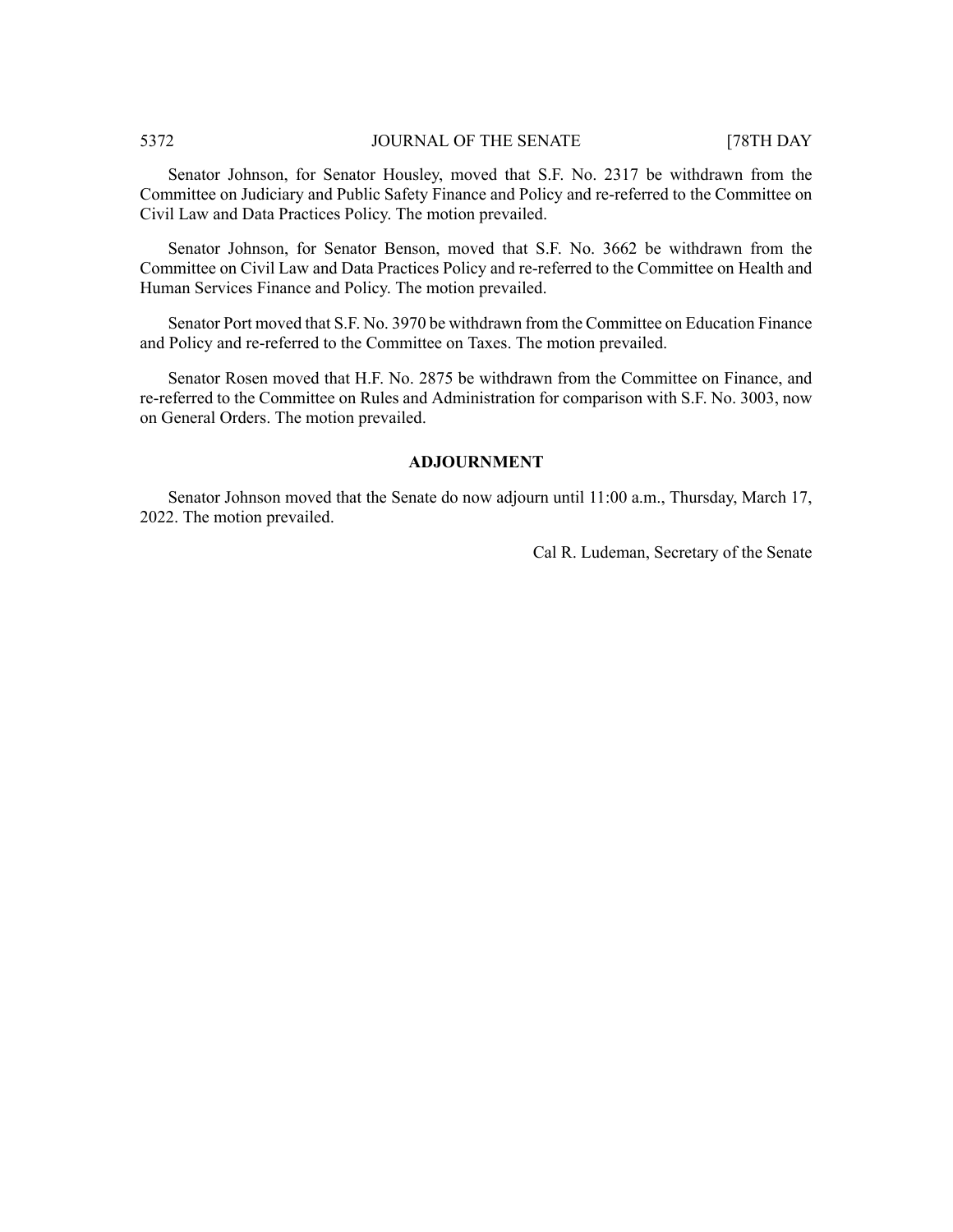# **INDEX TO DAILY JOURNAL**

## **Wednesday, March 16, 2022**

#### **MESSAGES FROM THE HOUSE AND FIRST READING OF HOUSE FILES**

| S.F. | Message | H.F. | Message | l st<br>Reading |
|------|---------|------|---------|-----------------|
| Nos. | Page    | Nos. | Page    | Page            |
|      |         |      |         | 5342            |
|      |         |      |         | 5342<br>5342    |
|      |         |      |         | 5342            |

### **REPORTS OF COMMITTEES**

| S.F. Nos. | Page                                   |  | H.F. Nos. | Page |
|-----------|----------------------------------------|--|-----------|------|
|           | $182 \ldots \ldots \ldots \ldots 5351$ |  |           |      |
|           | 724 5356                               |  |           |      |
|           | $2185$ 5349                            |  |           |      |
|           | $2543$ 5343                            |  |           |      |
|           | 2647 5349                              |  |           |      |
|           | $2736$ 5351                            |  |           |      |
|           |                                        |  |           |      |
|           |                                        |  |           |      |
|           | 28455350                               |  |           |      |
|           | 28575350                               |  |           |      |
|           | 29915343                               |  |           |      |
|           | $3041$ 5348                            |  |           |      |
|           | $3287 \dots $ 5343                     |  |           |      |
|           | 33975346                               |  |           |      |
|           | 34145346                               |  |           |      |
|           | $3534$ 5349                            |  |           |      |
|           | $3564$ 5346                            |  |           |      |
|           | $3581$ 5356                            |  |           |      |
|           | 3583 5347                              |  |           |      |
|           | $3899 \dots \dots \dots 5350$          |  |           |      |

#### **SECOND READINGS**

| S.F. Nos. | Page        | H.F. Nos. | Page |
|-----------|-------------|-----------|------|
|           | $2543$ 5357 |           |      |
|           | 27365357    |           |      |
|           | 29915357    |           |      |
|           | $3041$ 5357 |           |      |
|           | 3414 5357   |           |      |